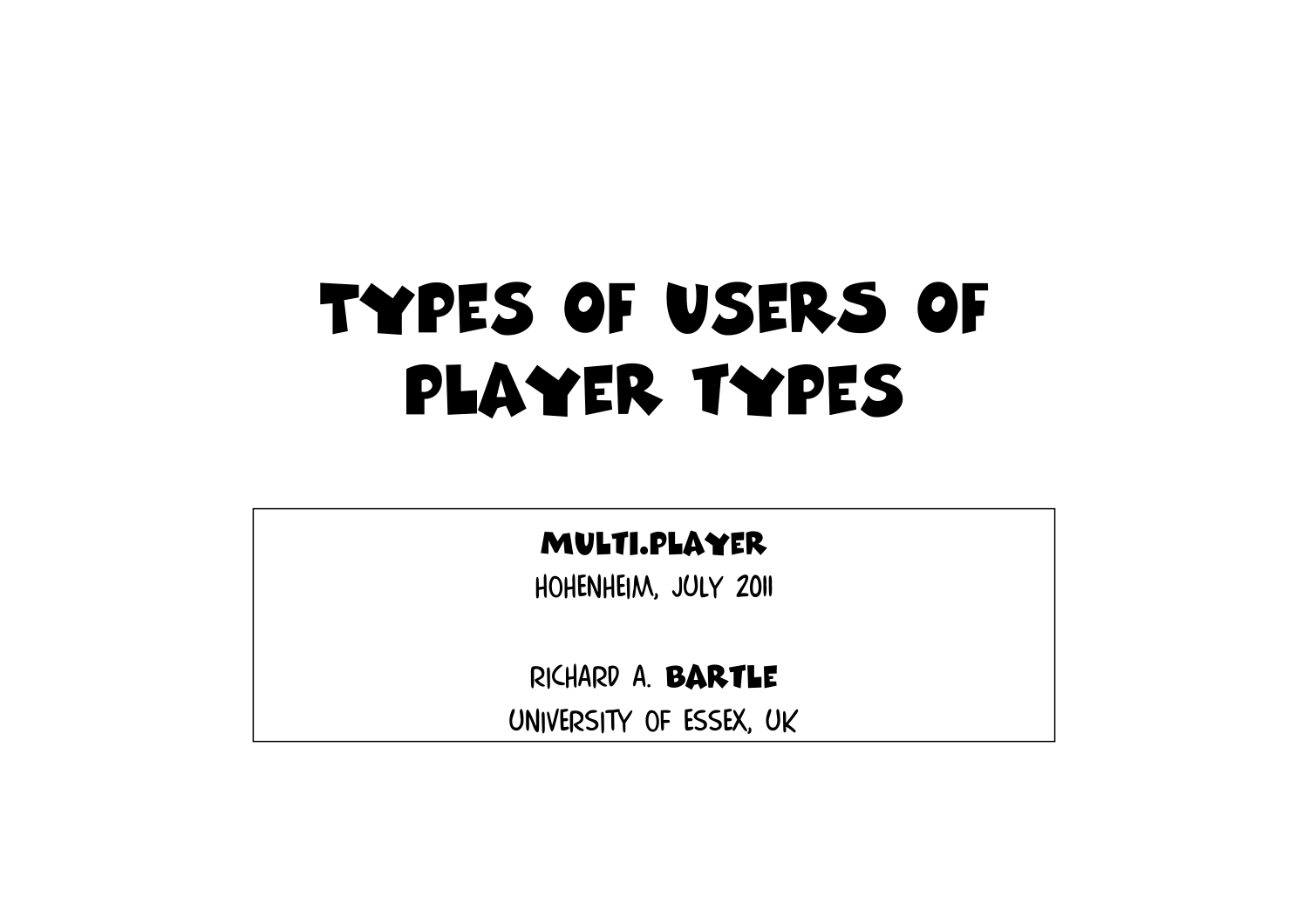#### introduction

- •WOULDN'T IT BE GREAT IF WE KNEW WHY people played social games?–Beyond "because they're people"
- •IF WE KNEW WHY PEOPLE PLAYED, WE COULD design games to give them what they want
	- –RATHER THAN BLINDLY A/B TESTING THEM TO give them what they want right this moment...
- •WE'D GET BETTER GAMES
	- –And we'd know what "better" meant!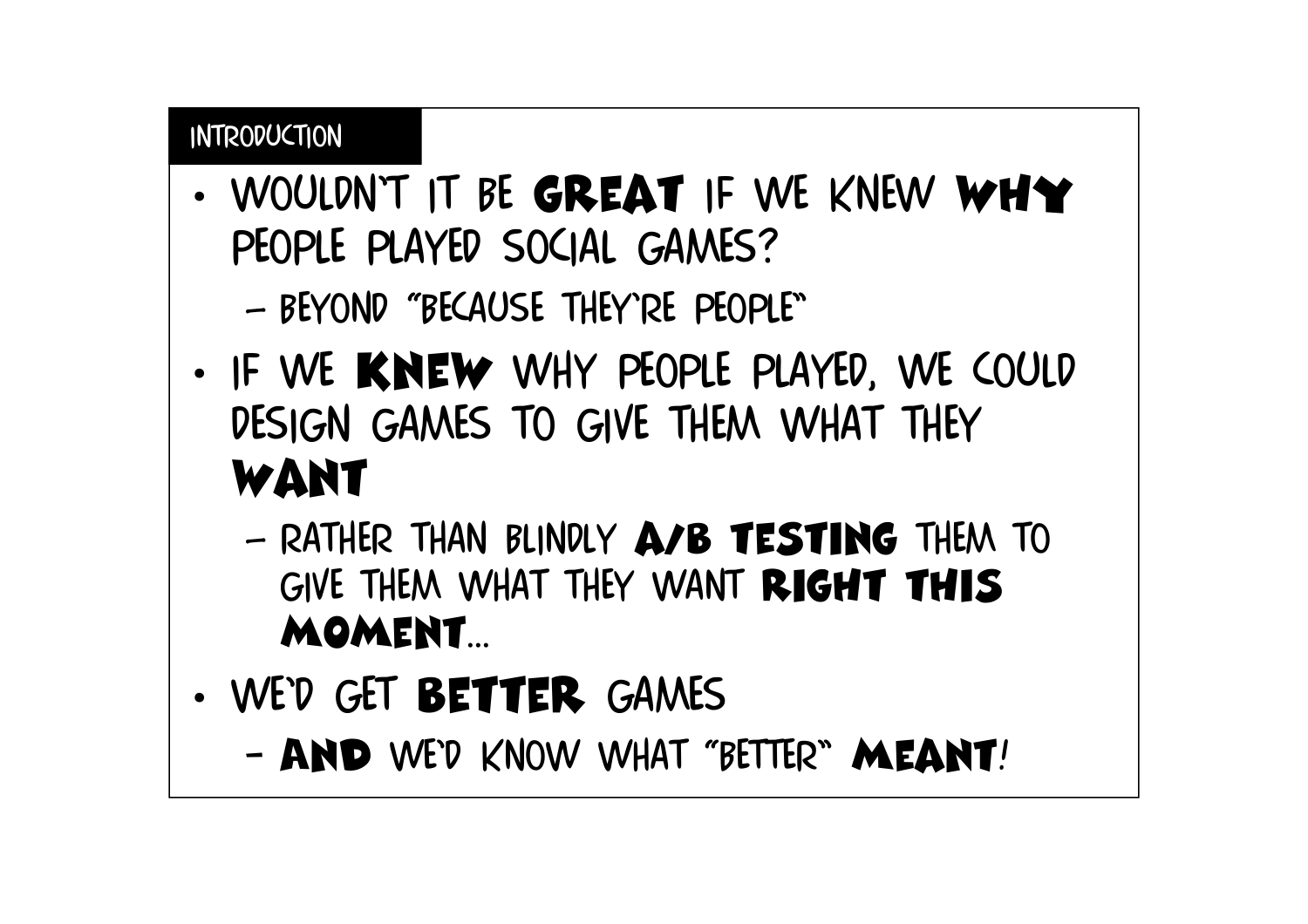## Indeed...

- •IT WOULD INDEED BE GREAT
- •IT WOULD BE GREAT BECAUSE AT PRESENT WE<br>DON'T EVENT HAVE A DECINITION OF VALLAT IT don't even have a definition of what it means for a game to be "social"
- •THE TERM "SOCIAL GAME" IS **CURRENTLY** used for a particular genre of games
	- –ONES PLAYED ON SOCIAL NETWORKS
- •THESE GAMES **BARELY QUALIFY** AS BEING social
	- –THEY BARELY QUALIFY AS BEING GAMES, EITHER.
	- –CAN YOU WIN OR LOSE THEM?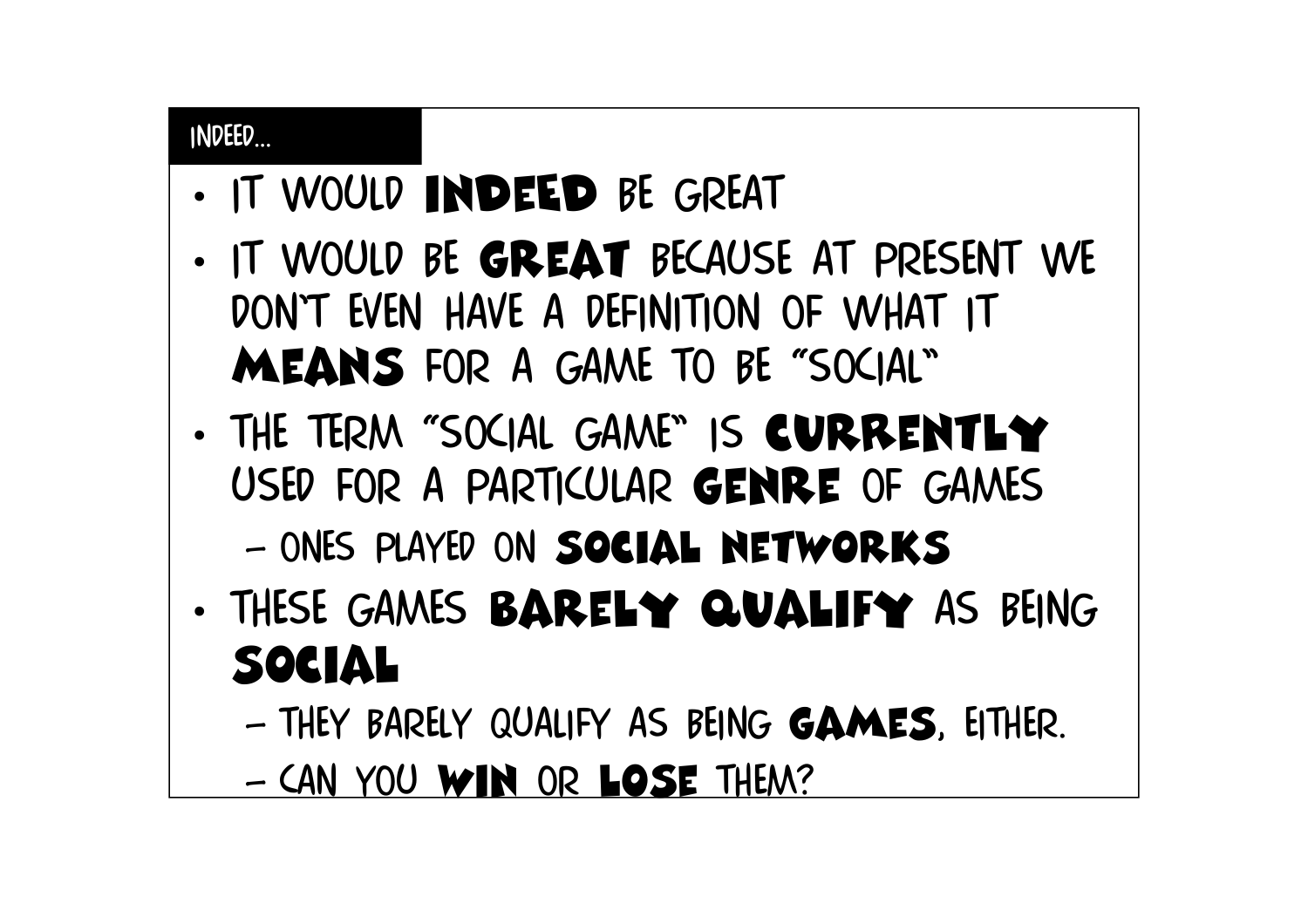## Sliding scale

- •WHAT MAKES A GAME "SOCIAL"? HAVING:
	- –MORE THAN ONE PLAYER?
	- –MORE THAN DUNBAR'S NUMBER OF PLAYERS?
	- –A MASSIVE NUMBER OF PLAYERS?
	- –A COMMUNITY?
	- –Some players exhibit Anti-social behaviour?
	- –AN EFFECT ON HOW INDIVIDUAL PLAYERS THINK ABOUT OTHER PEOPLE?
	- –AN EFFECT ON WIDER SOCIETY?
- •PERHAPS ALL GAMES ARE SOCIAL, BECAUSE people are framed by society?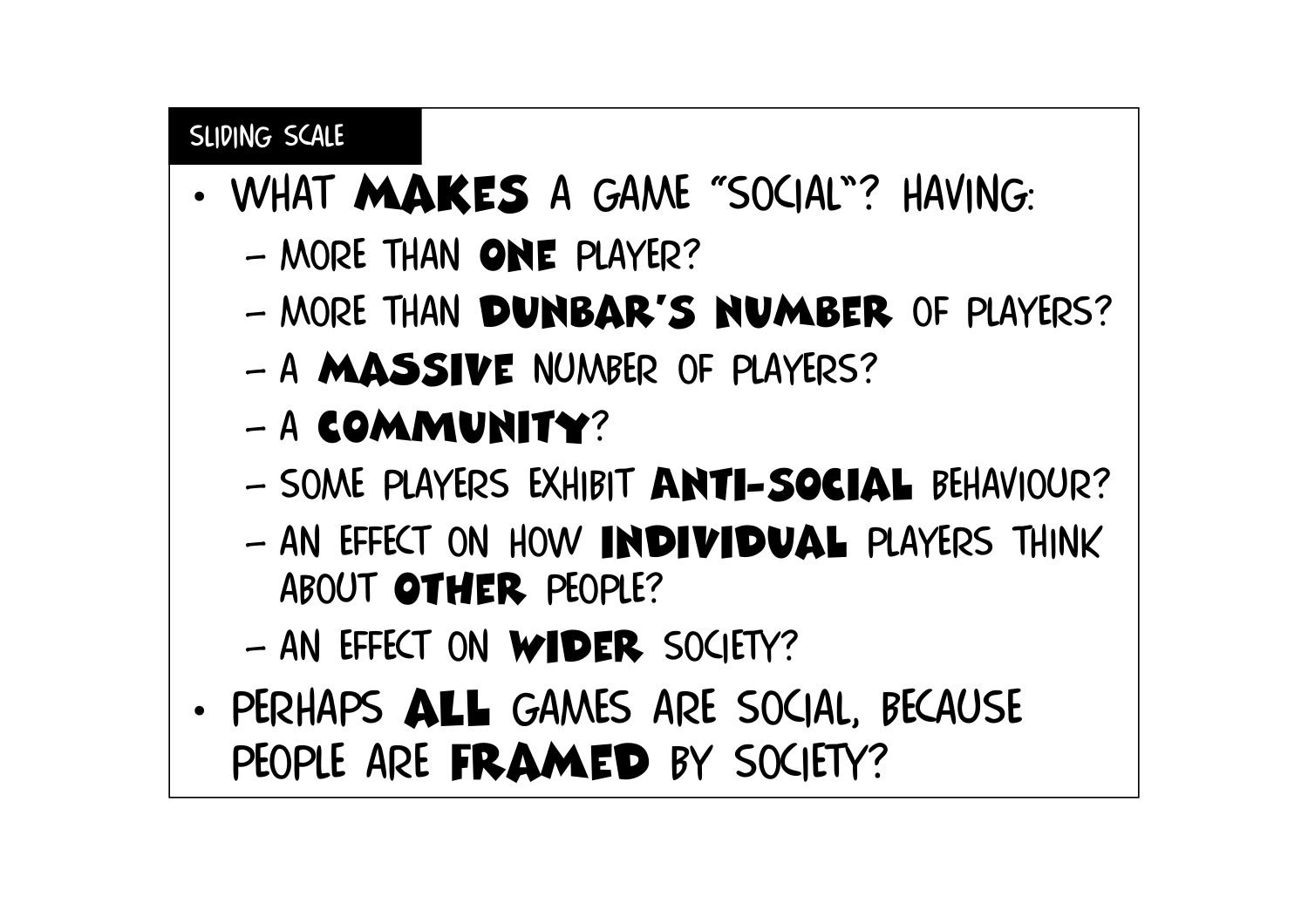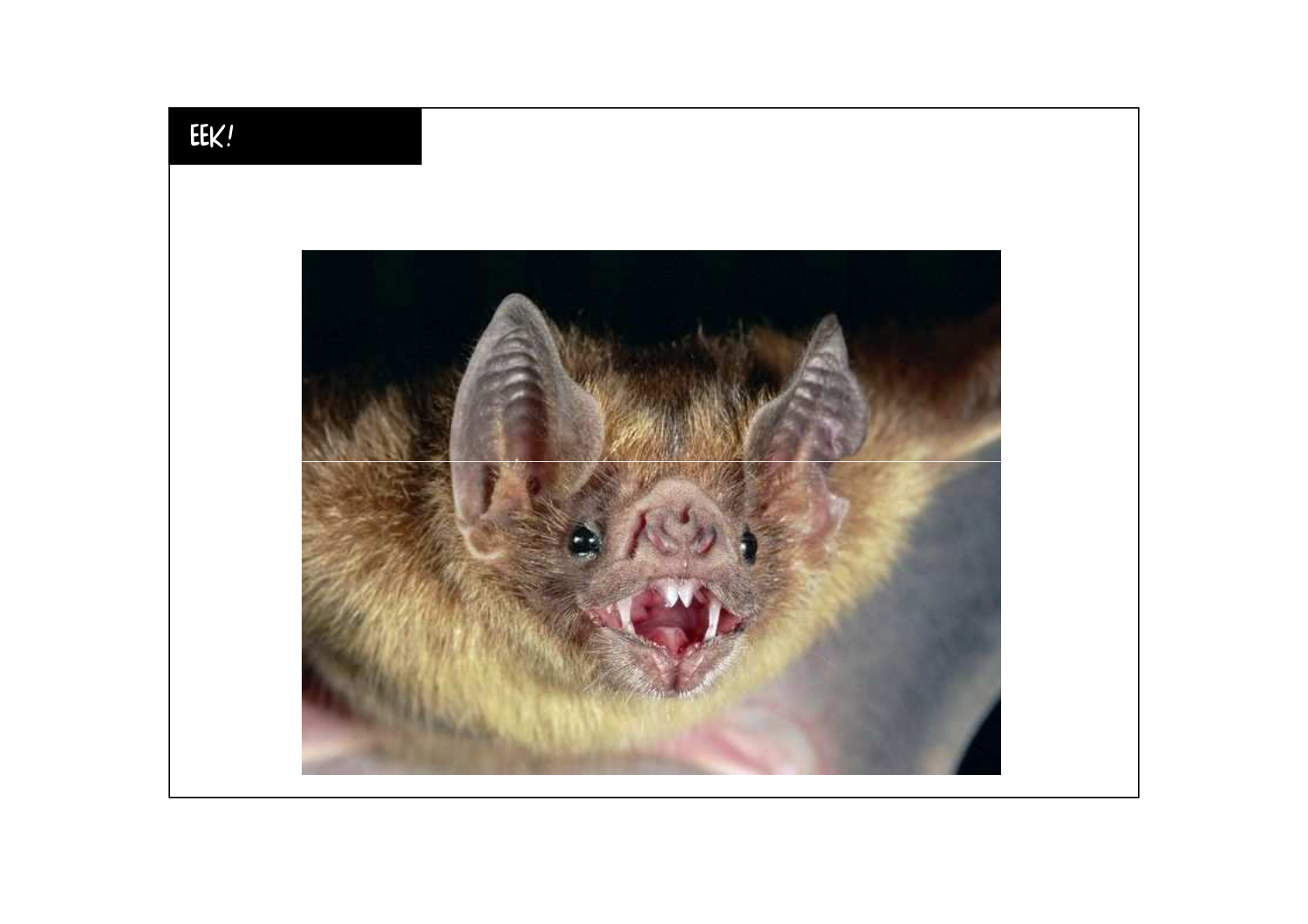## mmorpgs

- •SUBJECTIVELY, MMORPGS AND OTHER<br>WIDTUAL WORLDS ADE EAD EAD MODE virtual worlds are far, far more social than are genre social games
- •AS IT HAPPENS, FOR MMORPGS WE DO HAVE A theory to explain why people play them
- • This is bartle's player types theory
	- –ALL VIRTUAL WORLD DESIGNERS USE IT
	- – 700,000 players have taken a test to see WHAT TYPE THEY ARE
- •MY BEING BARTLE, I'M SOMETHING OF AN AUTHORITY ON THIS THEORY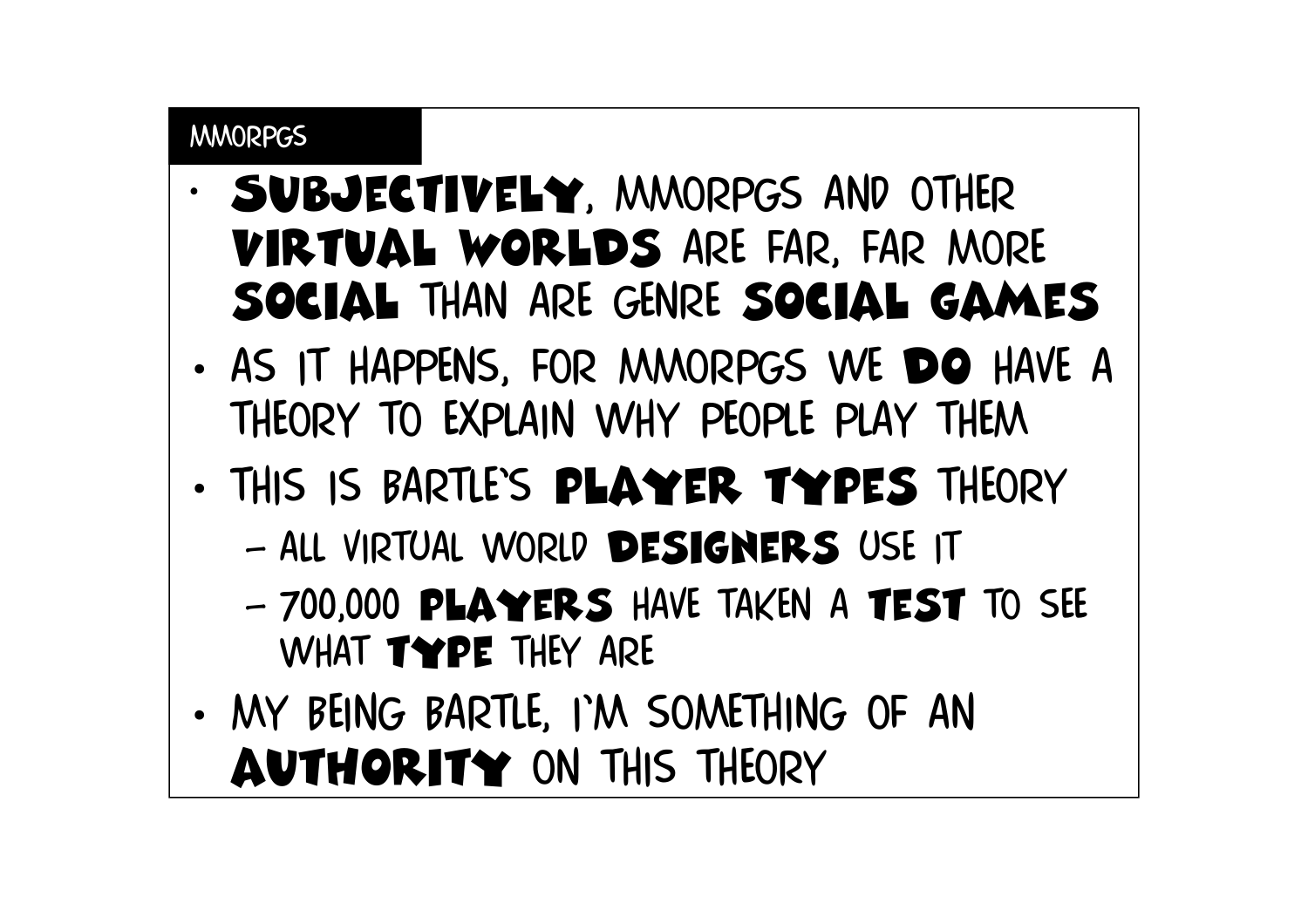## **OVERVIEW**

- •HOWEVER, I'M NOT QUITE ARROGANT ENOUGH TO BELIEVE YOU HAVE ALL HEARD OF IT, SO I'LL give a quick overview
- IHF RASIC MODEL O' THE **BASIC** MODEL USES TWO ASSES
- •THESE DESCRIBE WHETHER PLAYERS DERIVE FUN FROM ACTING-INTERACTING ON THE world-players
- •THIS GIVES US FOUR QUADRANTS THAT WE<br>CAN LAREL WATH THEID ASSOCIATED can label with their associated behaviours
- IT'S RFST SHOW <u>ITS BEST SHOWN AS A GRAPH:</u>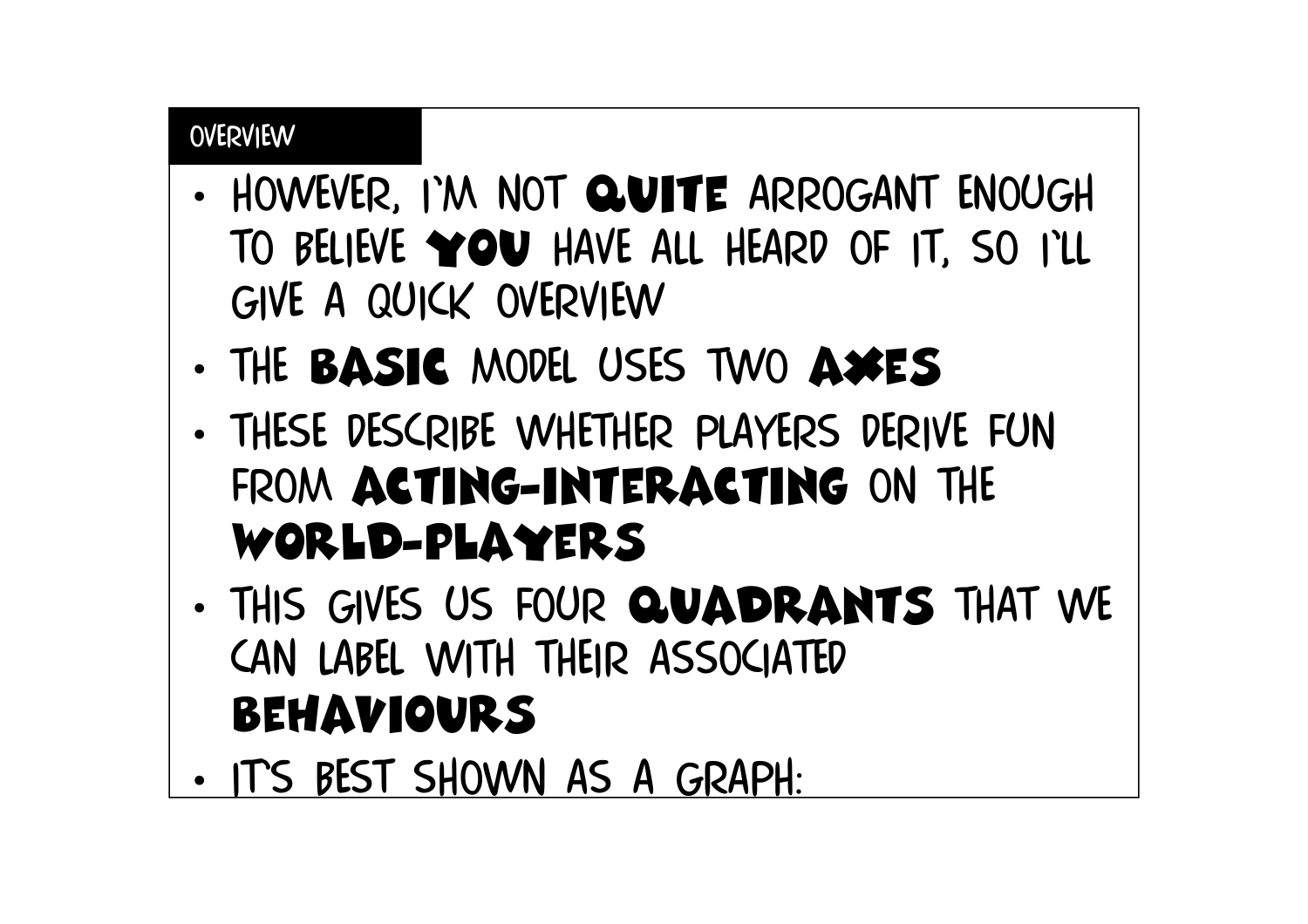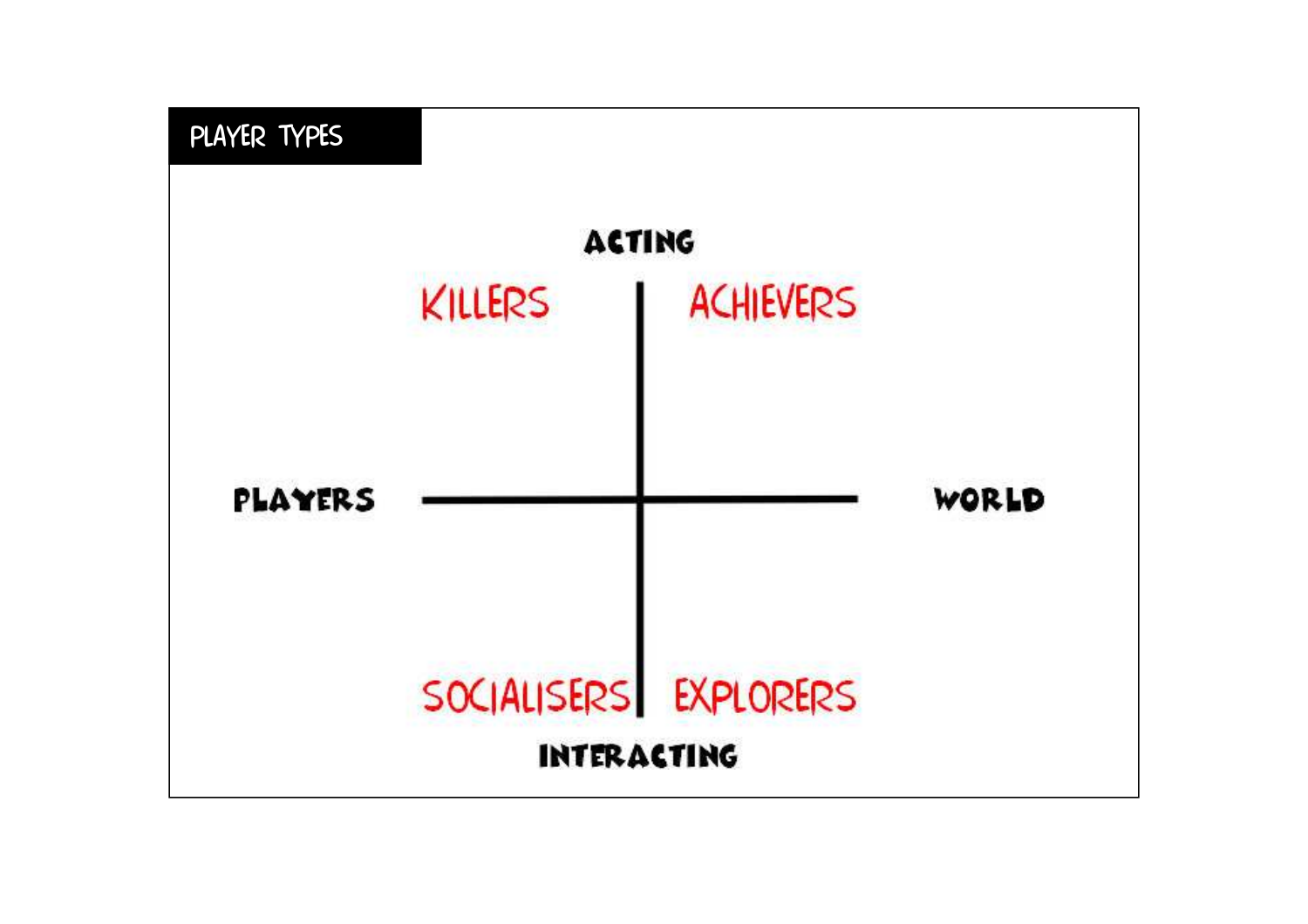#### World half

- •THOSE WHO LIKE ACTING ON THE WORLD ARE TRYING TO BEND IT TO THEIR WILL
	- –TO BEAT IT
	- –WE CALL THESE ACHIEVERS
- •THOSE WHO LIKE INTERACTING WITH THE<br>WORLD ADE TOVING TO UNDER STAND IT WORLD ARE TRYING TO UNDERSTAND IT
	- –TO UNEARTH ITS SECRETS

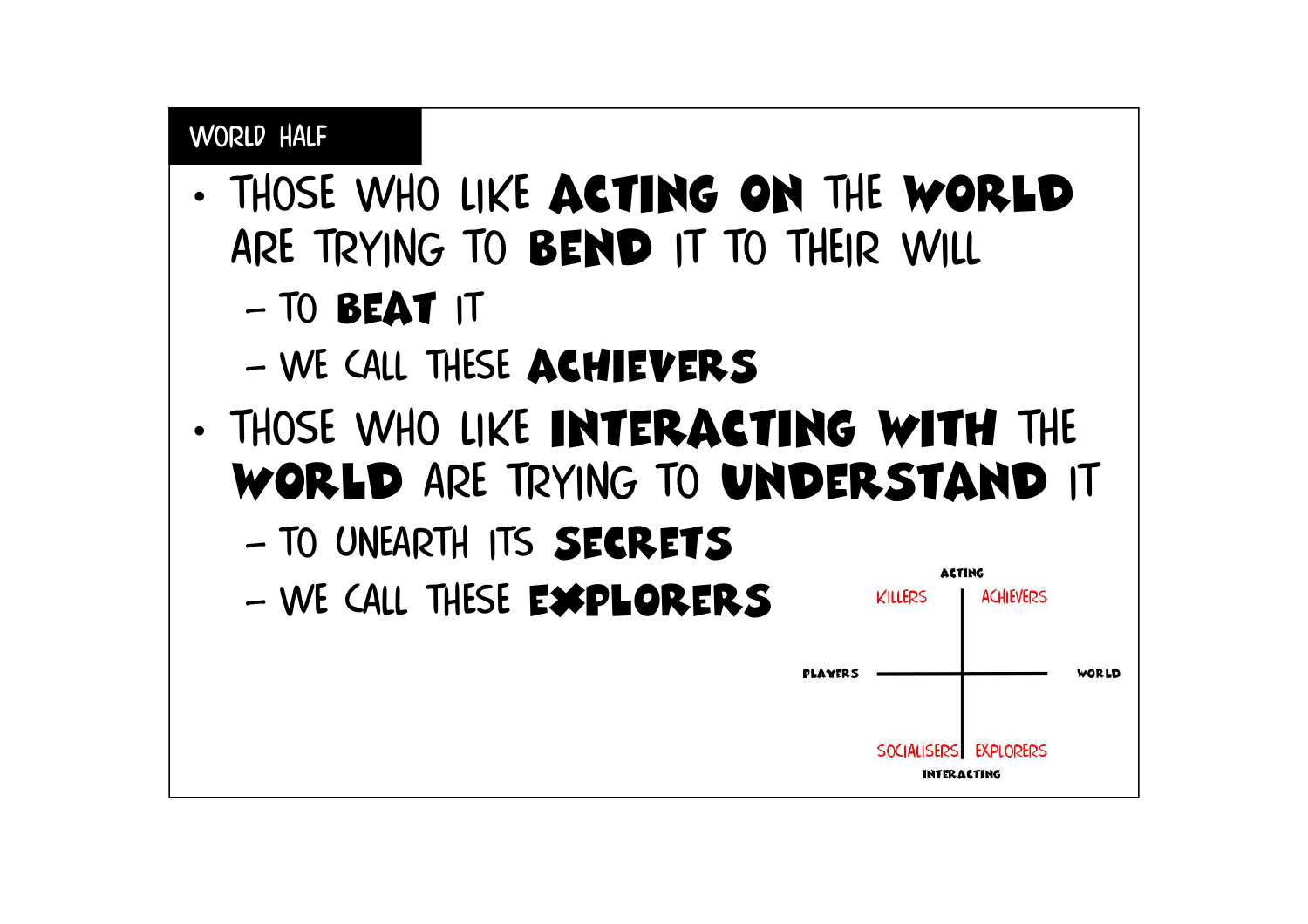## Players half

- •THOSE WHO LIKE **INTERACTING WITH**<br>OTHED DLAWED S ADE TOVING TO ENJOY other players are trying to enjoy their company
	- III PINIZ II TO FIND OUT MORE ABOUT THEM AND ABOUT themselves
	- –- WE CALL THESE SOCIALISERS
- THOSE WHO LIKE ACTING ON OTHER •PLAYERS ARE TRYING TO KILLERS dominate them**PLAYERS** TO ASSERT SELF-WORTH – IN ASSEDI **SELE** 
	- –WE CALL THESE KILLERS

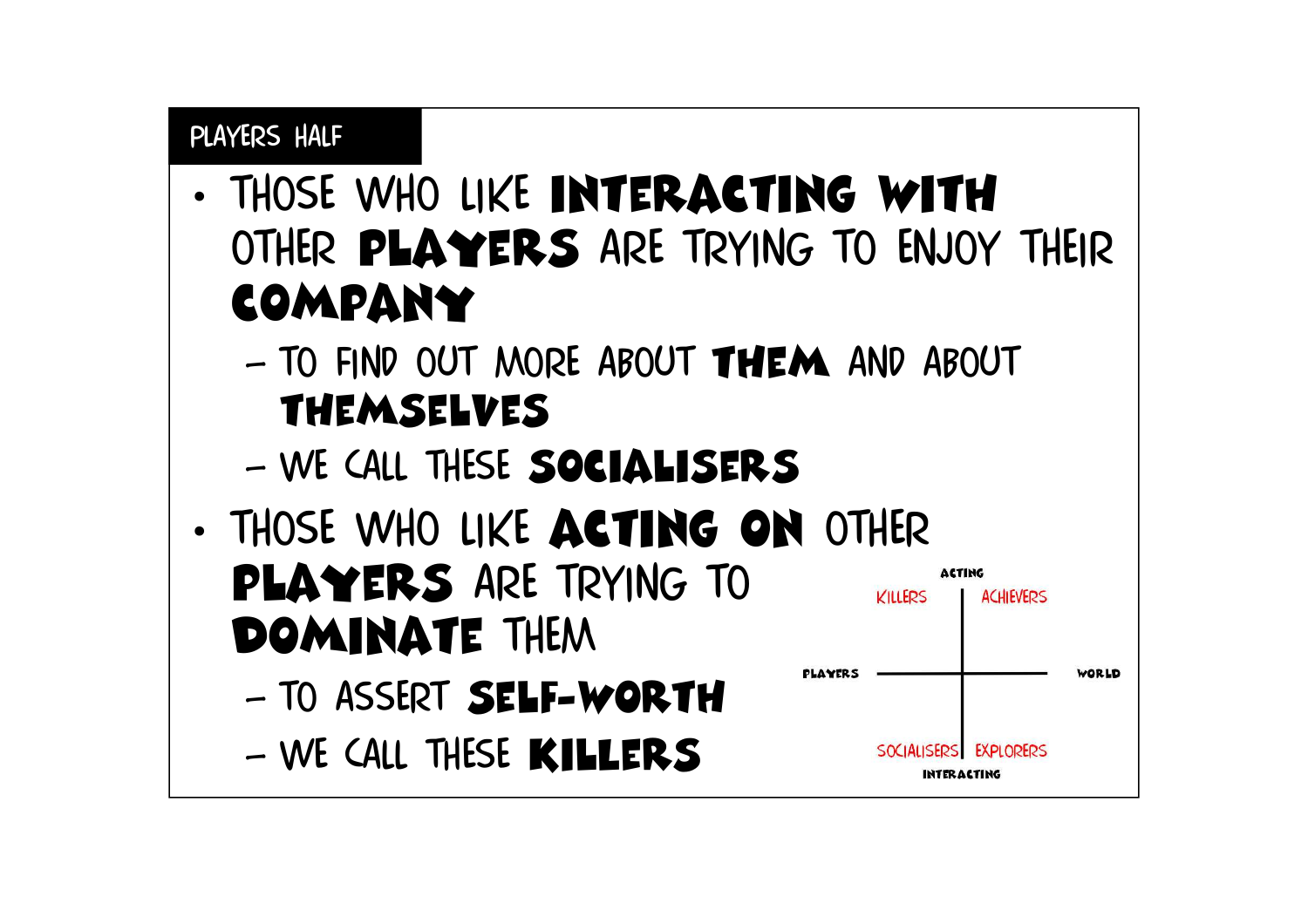## **GOPETS**

# •This is a cute panda out of *gopets*

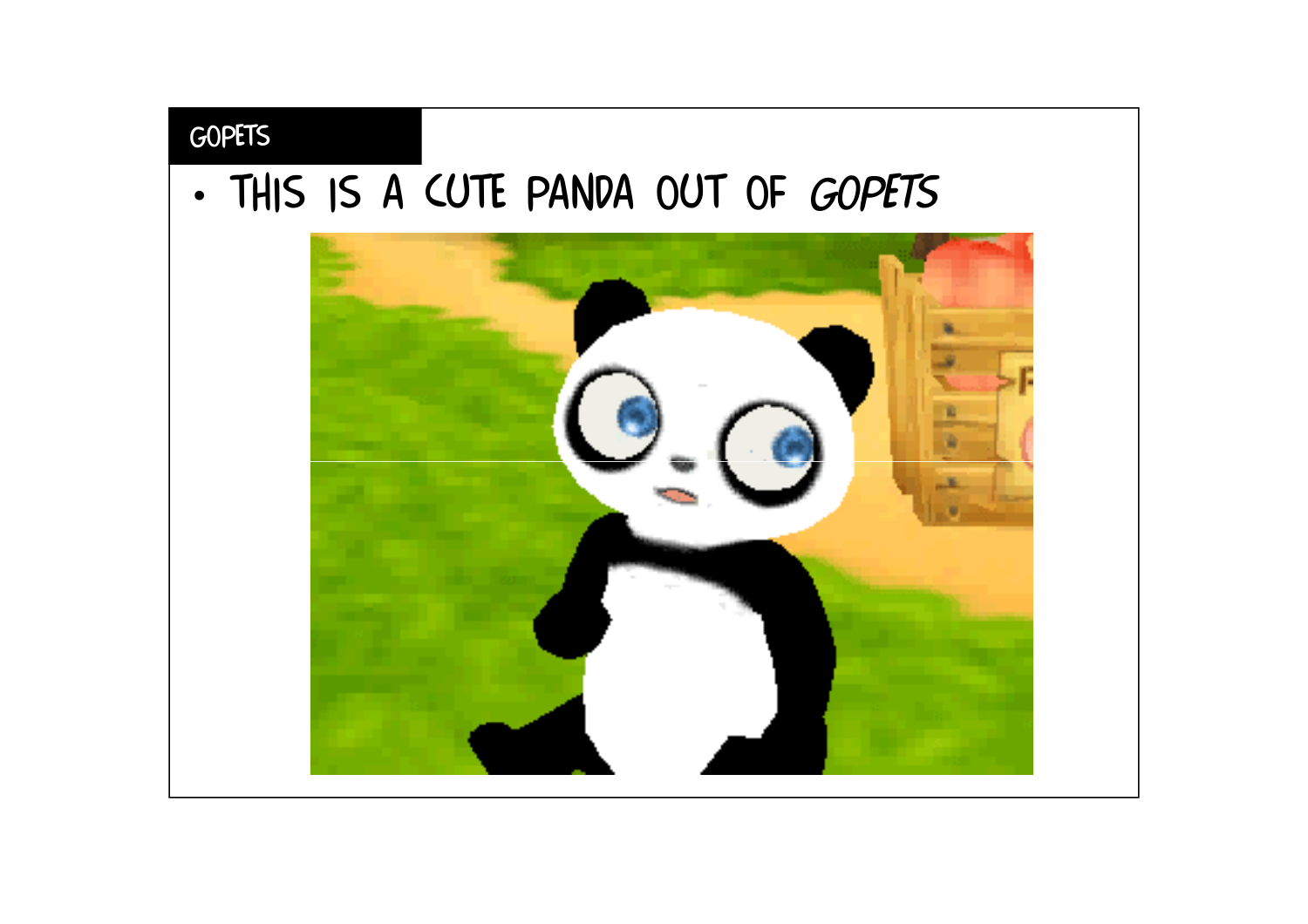## **ADVANCED**

- •THE FULL THEORY IS ACTUALLY MORE **ADVANCED THAN THIS**
- • It adds an extra axis to make <sup>8</sup> types –Differentiates between griefers and politicians
- •• IT EXPLAINS MOVEMENT BETWEEN TYPES
- • It ties into deEper theories
	- – In particular, campbell's monomyth, or hero's journey
- HOWEVER FA GOING HOWEVER, I'M GOING TO STICK TO THE 4type model here

–BECAUSE I ONLY HAVE I HOUR FOR THIS TALK, NOT 3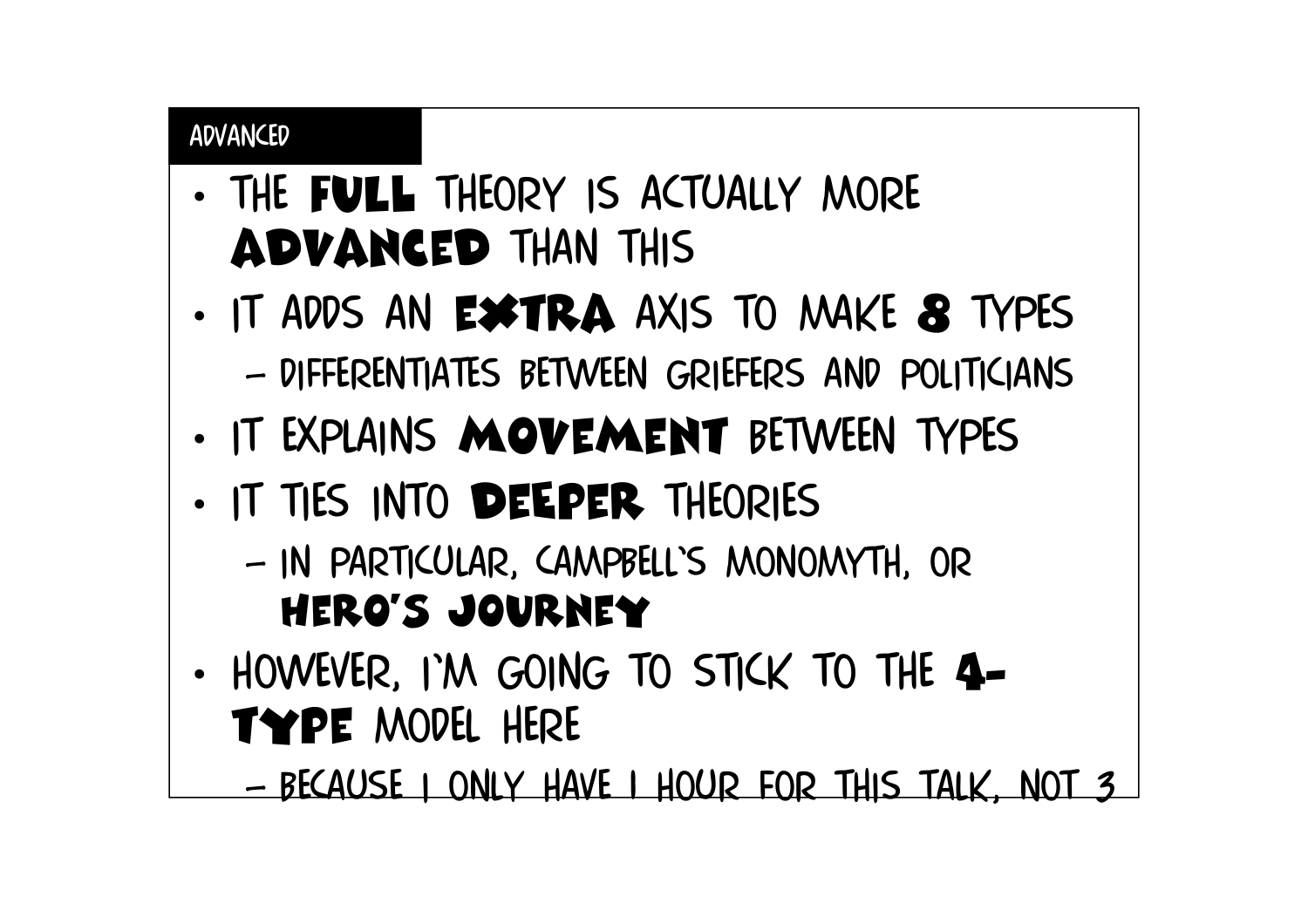## Important points

## •ITS NOT A **CATEGORISATION**, ITS A model

- –WE CAN SEE HOW DIFFERENT TYPES INTERACT WITH and act on each other dynamicaLly
- $-$  FXC FILENT ( ATF( )DISATIONS TOO FXIST ROLL EXCELLENT CATEGORISATIONS DO EXIST BUT THEY only address the what, not the why
	- •FOR OUR PURPOSES, WE NEED THE WHY

# •ITS EXHAUSTIVE

- –THERE ARE NO GAPS IN ITS COVERAGE
- –YOU CAN ADD DIMENSIONS FOR REFINEMENT but you can't add anything extra-dimensional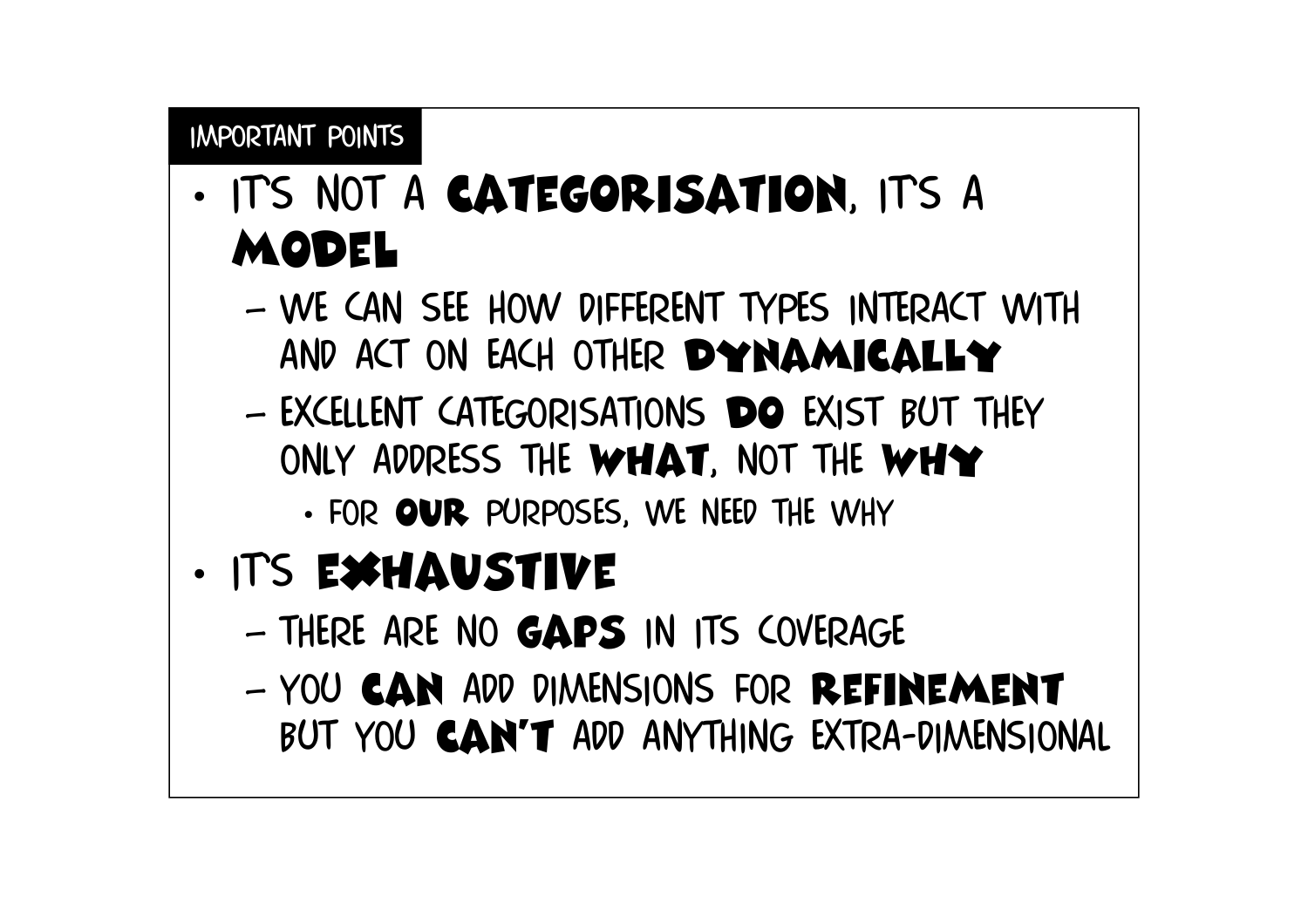#### **MORE**

# •ITS PREDICTIVE

- –PLAYERS CHANGE TYPE OVER TIME, AND WE CAN DETERMINE WHICH TYPE THEY'LL CHANGE TO
	- •In the 8-type model, anyway
- • It was created for designer use
	- –- DESIGNERS USED TO CREATE WORLDS THEY wanted to play
	- –NOW THEY CREATE ONES PEOPLE WANT TO PLAY
- •IT ONLY APPLIES TO PEOPLE WHO PLAY virtual worlds for fun– VILIFD PLAYFDS ADF **IGNOB** Other players are ignored by the theory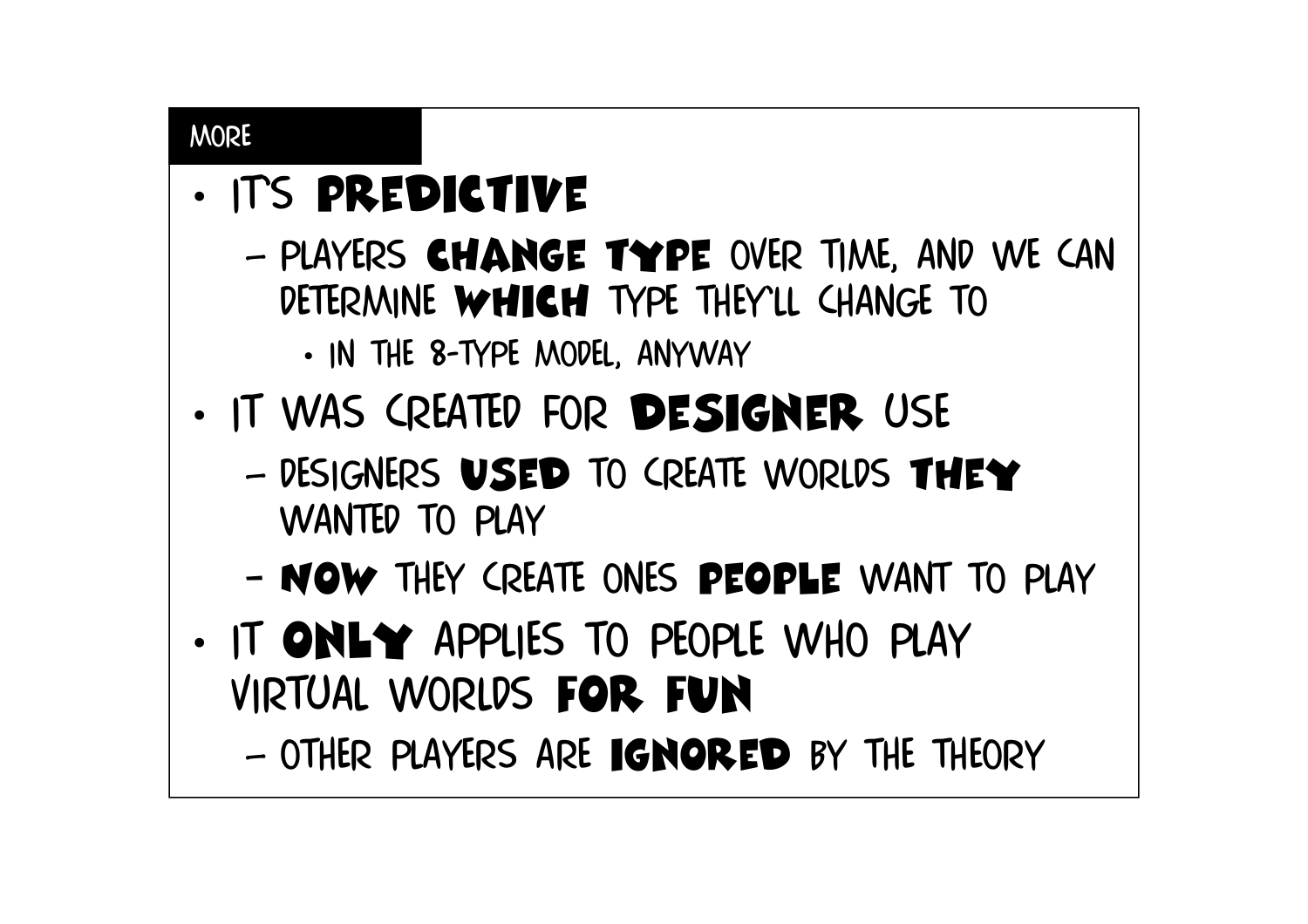## For the cynics

# •IT WORKS

- – *Gopets* is a virtual world that carpetbombed the socialiser quadrant
- –THEY DID OK, BUT THEN THEY ADDED SOME SIMPLE content for achievers
- –THEY DOUBLED THEIR REVENUE WITHIN 7 DAYS
- –THEIR ACHIEVERS ARE 44\* MORE PROFITABLE THAN their socialisers
- –Their Explorers are 64X more profitable!
- • Virtual worlds must attract aLl player types
	- –put one type oFf and you'll pay for it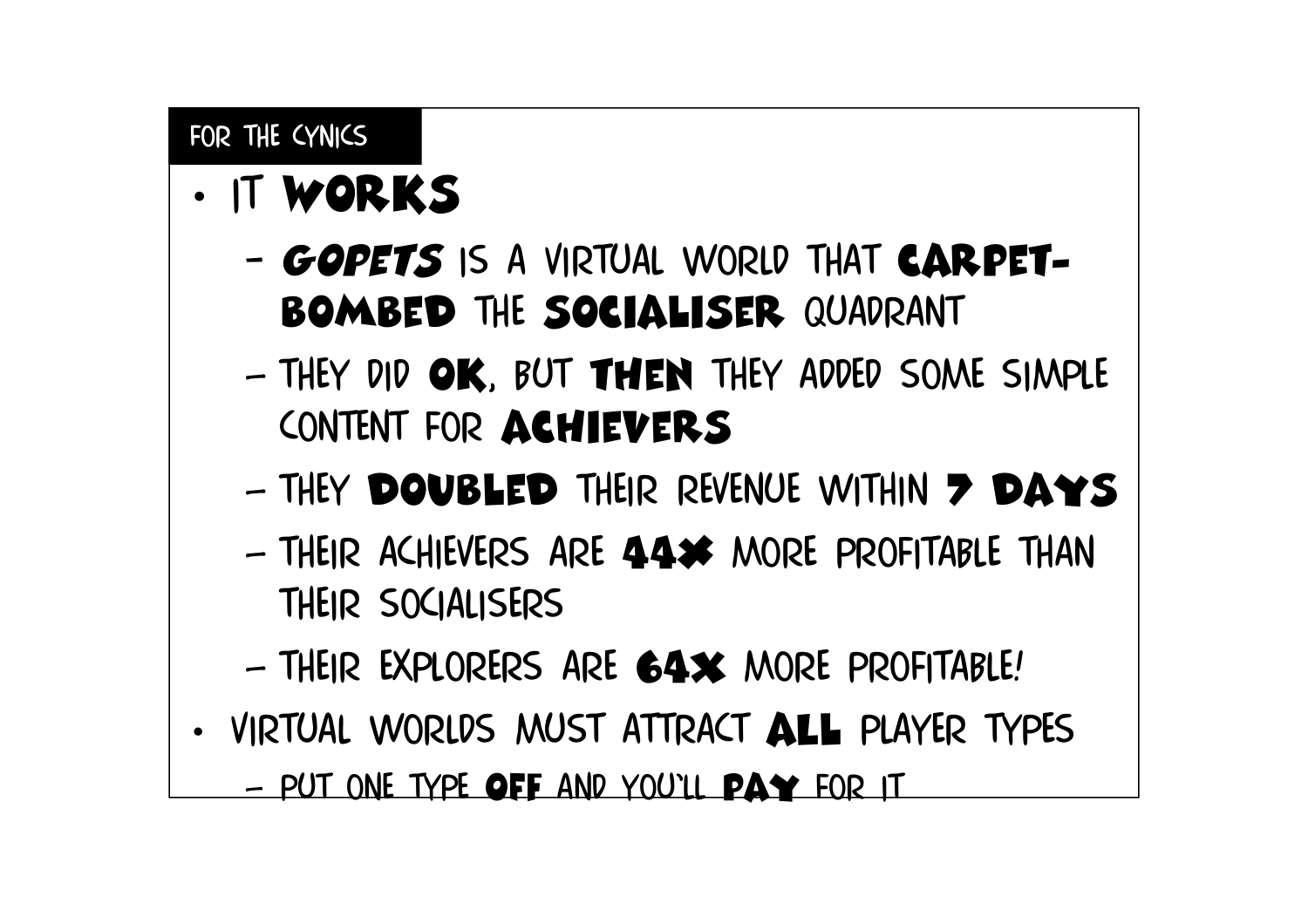## applicability

- •THE WARRANTY ON THIS THEORY IS ONLY gOod for people playing virtual worlds for fun
- • If the theory does apply elsewhere, well THATS WONDERFUL

–- ESPECIALLY FOR ME!

- •ITS JUST THERE'S NO EXPLANATION AS TO WHY it would apply elsewhere
- •ITS LIKE USING PSYCHOANALYSIS ON plants

– IF II V IF IT WORKS ON PEOPLE, HEY, WHY NOT?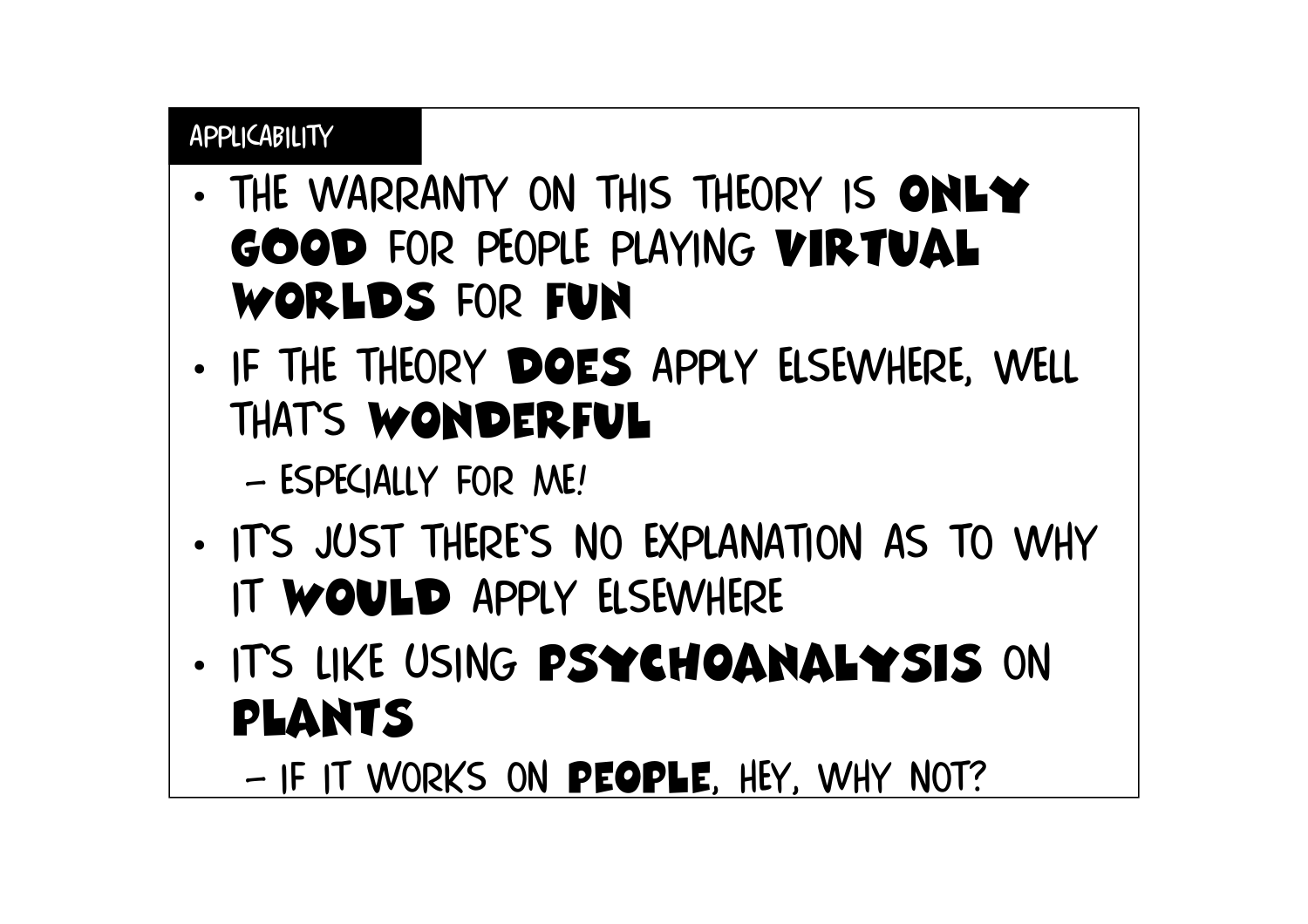## magdeburg

•This pink building is *Die Grüne Zitadelle*

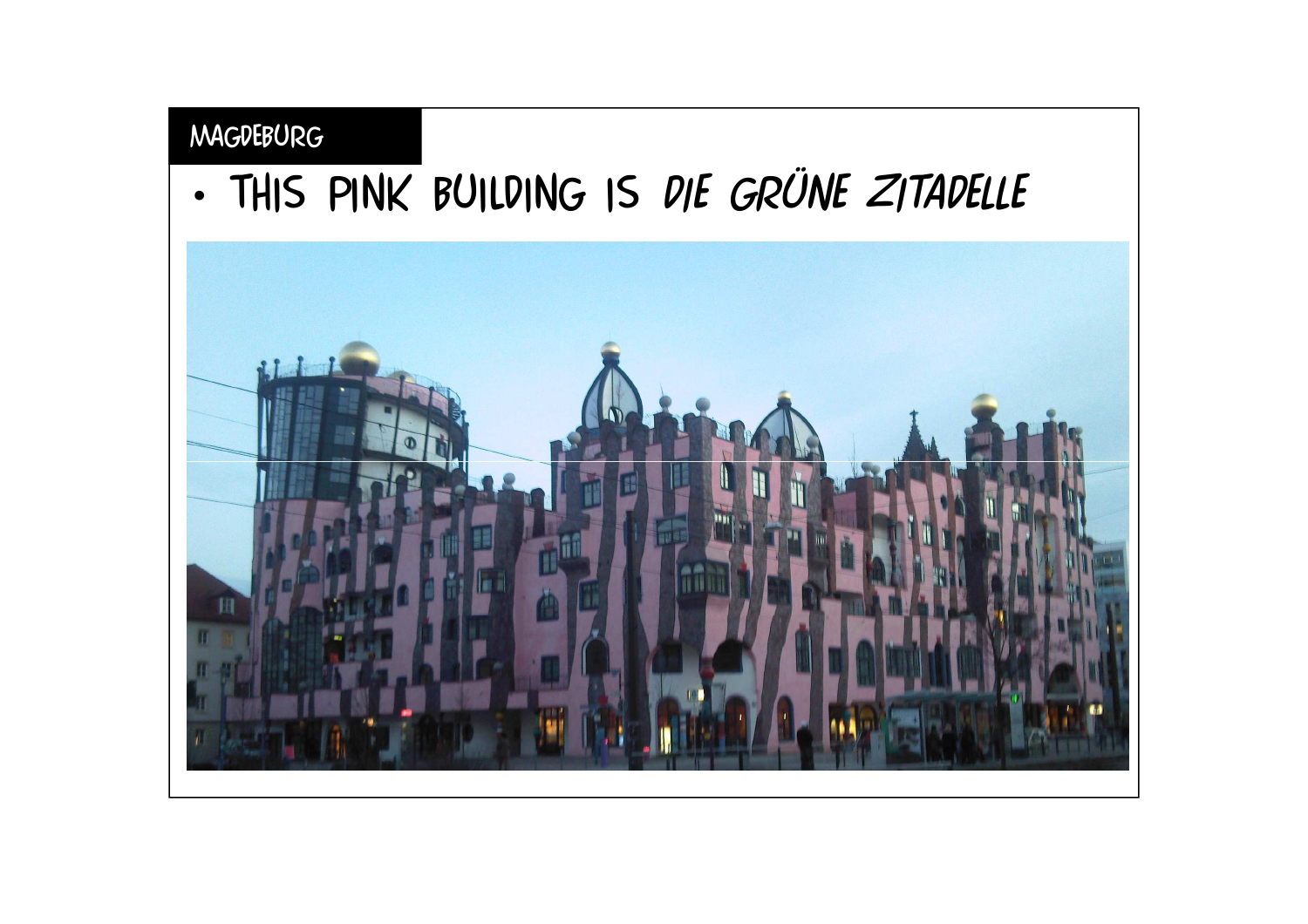## **BORDERS**

- •THE THEORY DOESN'T APPLY TO SOCIAL WORLDS IN GENERAL BECAUSE ITS ALL ABOUT identity
	- –BEING AND BECOMING YOURSELF
- •PEOPLE PLAY VIRTUAL WORLDS FOR 2-4 HOURS<br>EVED WATELLY FOR TWO WEADS every night for two years
	- FVEN THE MOST DIFWARD *FADMULLE*  Even the most diehard *farmville* player is not going to do that and remain sane
- •THIS IS BECAUSE VIRTUAL WORLD PLAYERS ARE on a hero's journey

— ТИР ТИРСЛИРТІК ДІ — СЛАПИРІДИАНАН The theoretical underpinning of Player types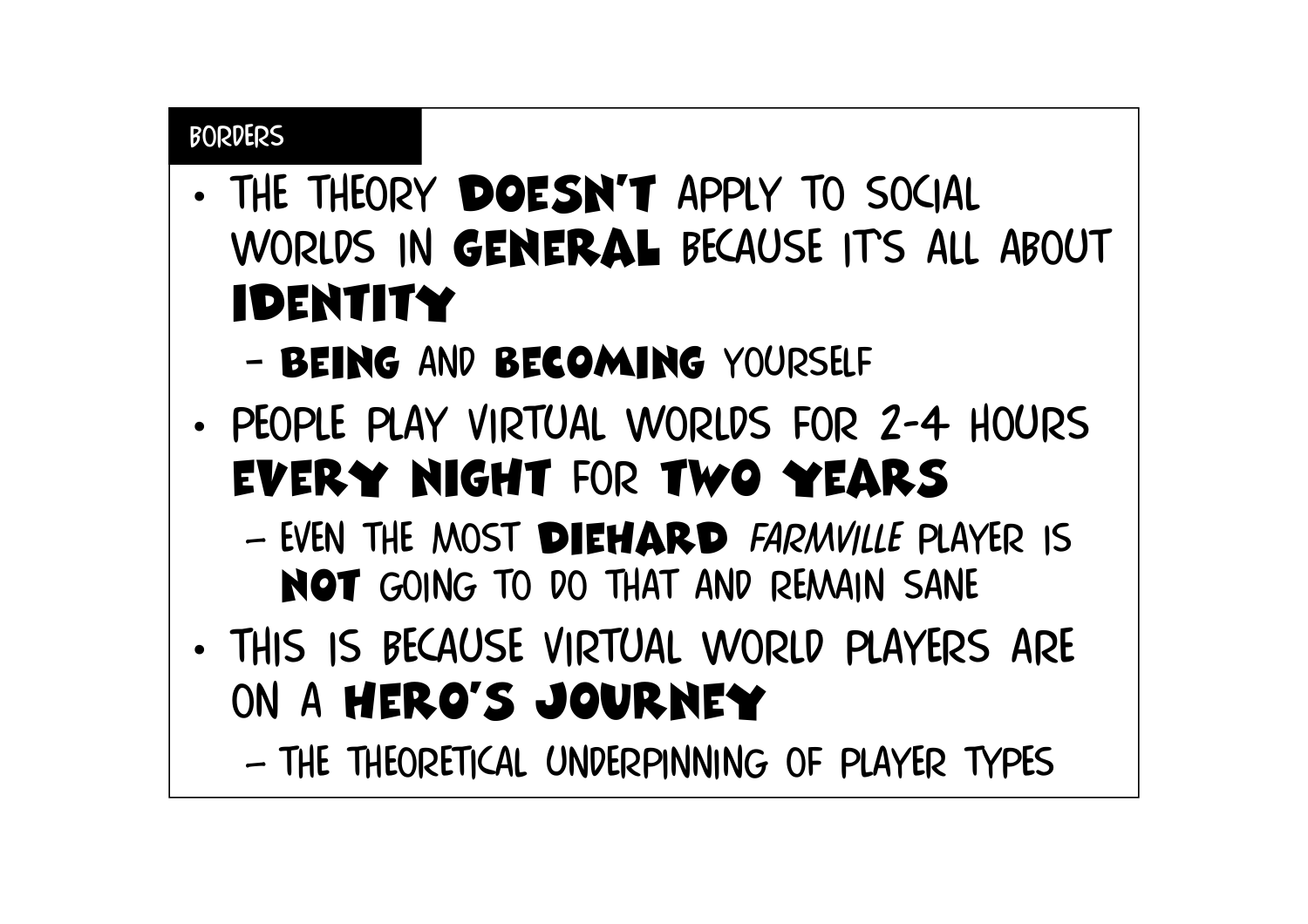## WHAT HAPPENS

- •PLAYERS VISIT A PERSISTENT, AUTOMATED, REAL-<br>TIAAE SUADED "OTHED WODLD" (ISING A TIME, SHARED "OTHER WORLD" USING A<br>CONDUIT ORIECT THAT'S "IN" THAT WODID CONDUIT OBJECT THAT'S "IN" THAT WORLD
	- –THEIR CHARACTER, OR AVATAR IF YOU PREFER
- •SOCIAL GAMES MISS THE SHARED CRITERION
	- –- AND USUALLY MISS THE CHARACTER TOO
		- •SOME EVEN MISS OUT THE WORLD...
- •SOCIAL INTERACTION IN GAMES WITH NO SHARED imMersive space must occur externally
	- –SUCH GAMES CAN INVITE SOCIAL CONTACT BUT can't effect social presence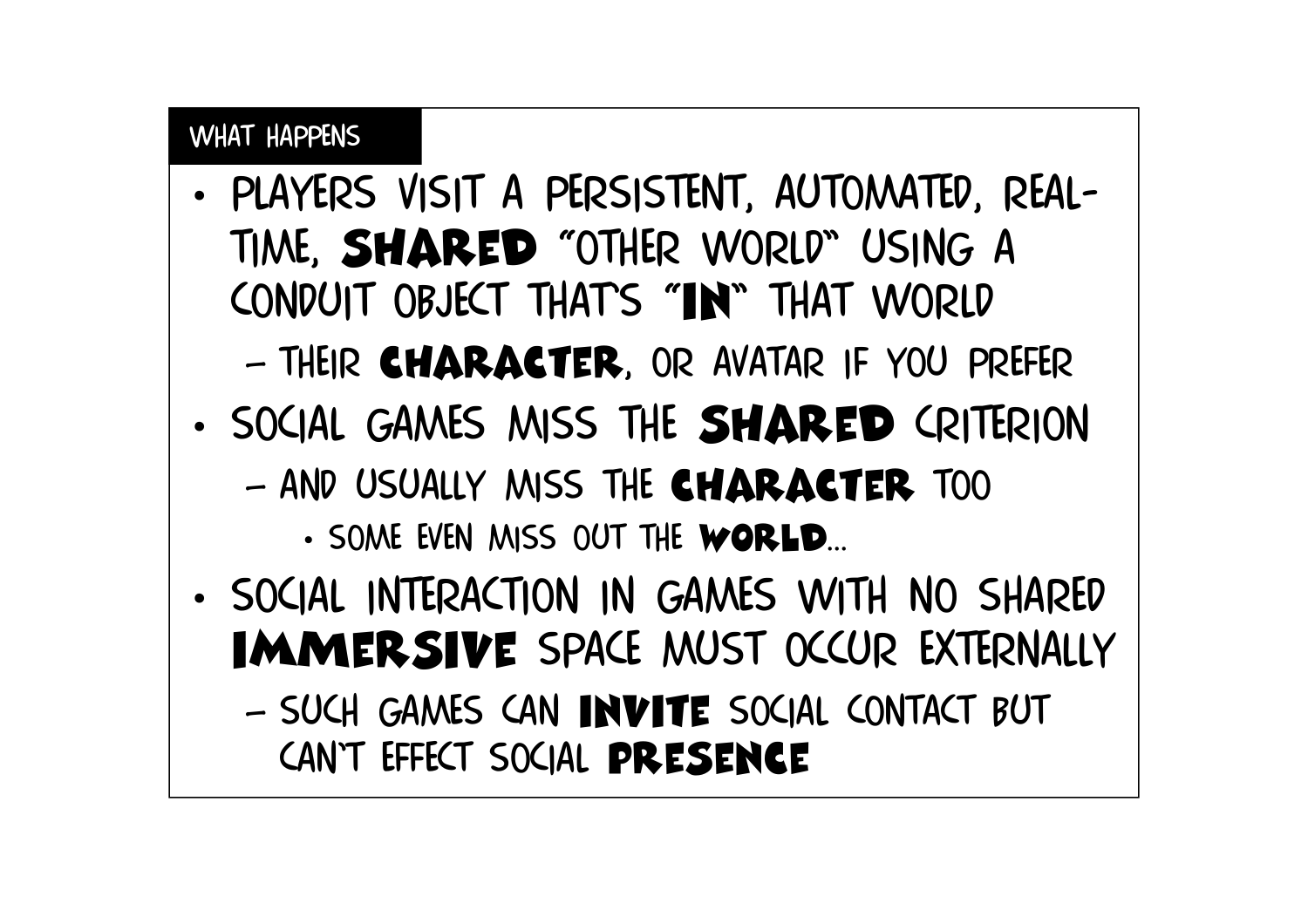### **SUMMARY**

• player types theory is popular and sucCeSsful

–NOT ENOUGH TO WIN ME ANY AWARDS, THOUGH...

- •HOWEVER, ITS ONLY APPLICABLE UNDER certain very particular conditions
- •. ITS NEVERTHELESS QUITE OFTEN USED OUTSIDE of those conditions
- •I'M GOING TO SPEND THE REST OF THE TALK EXAMINING ITS TYPICAL OH-GAWD-NO! USES

–AND WHAT THIS SAYS ABOUT THE PEOPLE WHO **APPLY** IT IN THOSE WAYS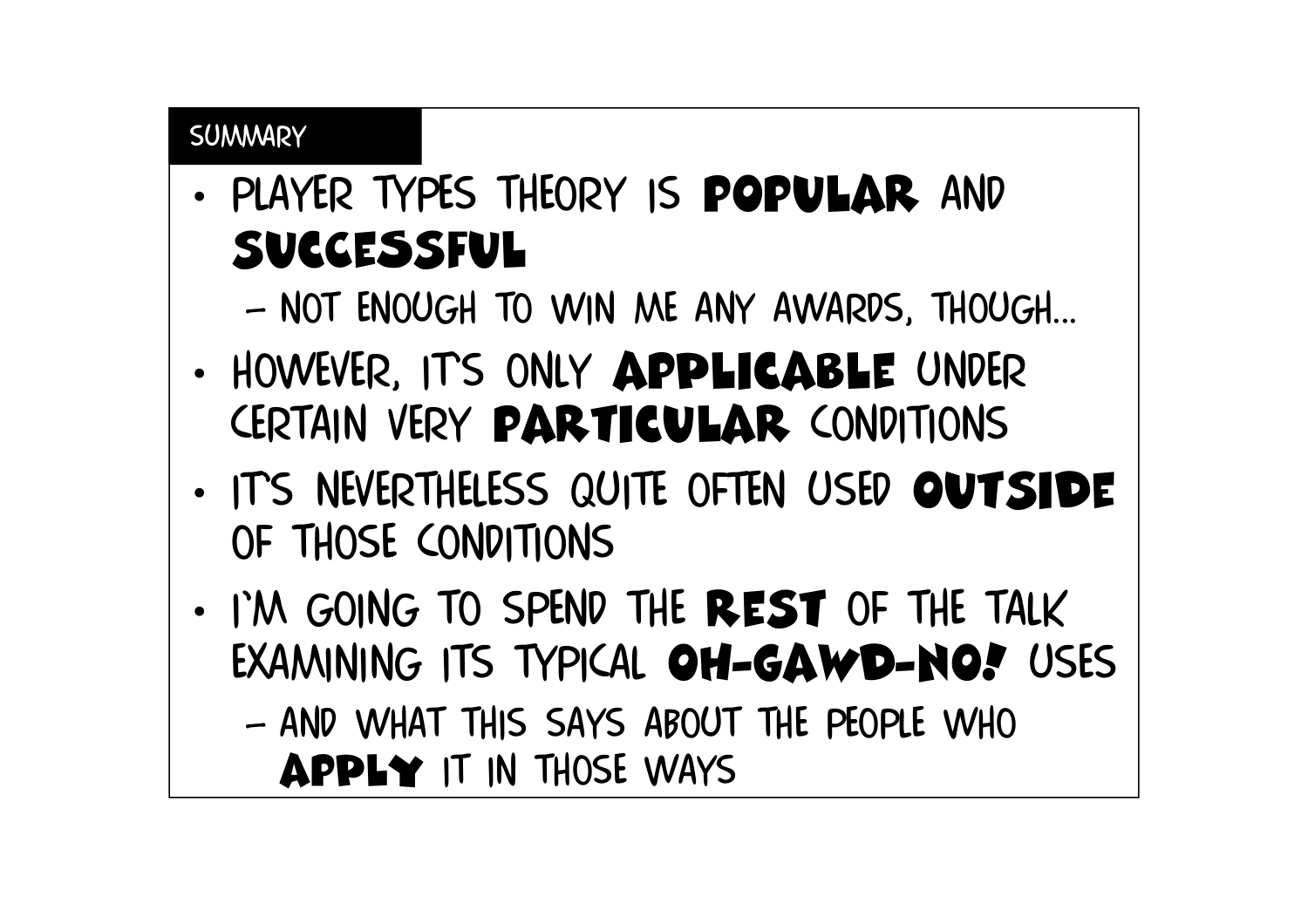## remington

•*A fight in the street*

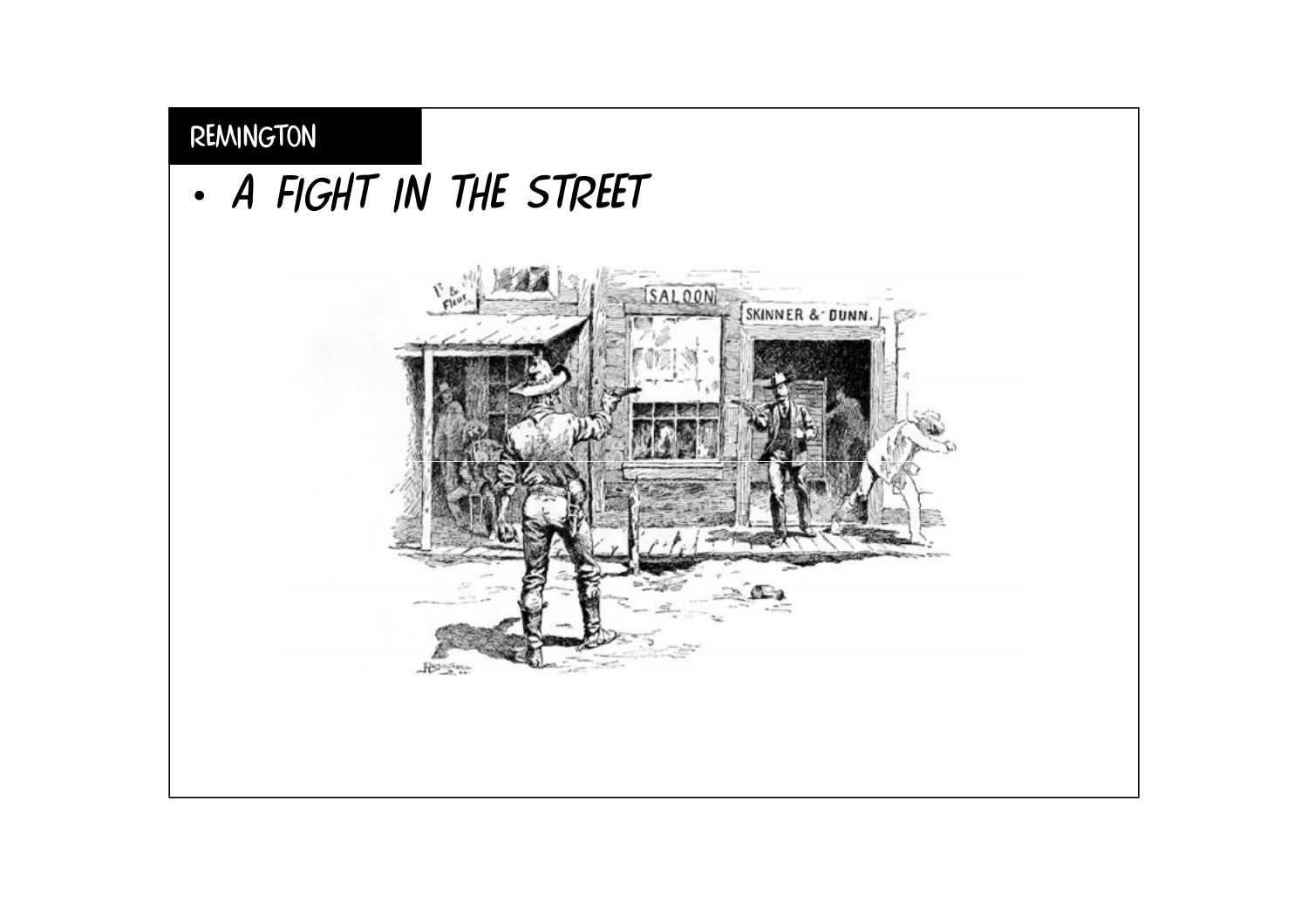# –It's self-fulfiLling design!

- –THEY WERDED THE PLAYERS INTO THE TYPES!
- •EXCEPT, OF COURSE THEY EXIST!
- ANALYSIS SHOWS **ALL** THE DIFFORM TYPES I ANALYSIS SHOWS ALL THE DIFFERENT TYPES EXIST
- –THEIR PLAYERS FIT THE THEORY EXACTLY
- •. LO AND BEHOLD, THEY DO FIND THAT IT WORKS
- –ITS LIKE A magic formula

Means to an end

- •THEY DON'T CARE WHY IT WORKS, JUST THAT it does work
- •SOME DESIGNERS APPLY THE THEORY TO GET results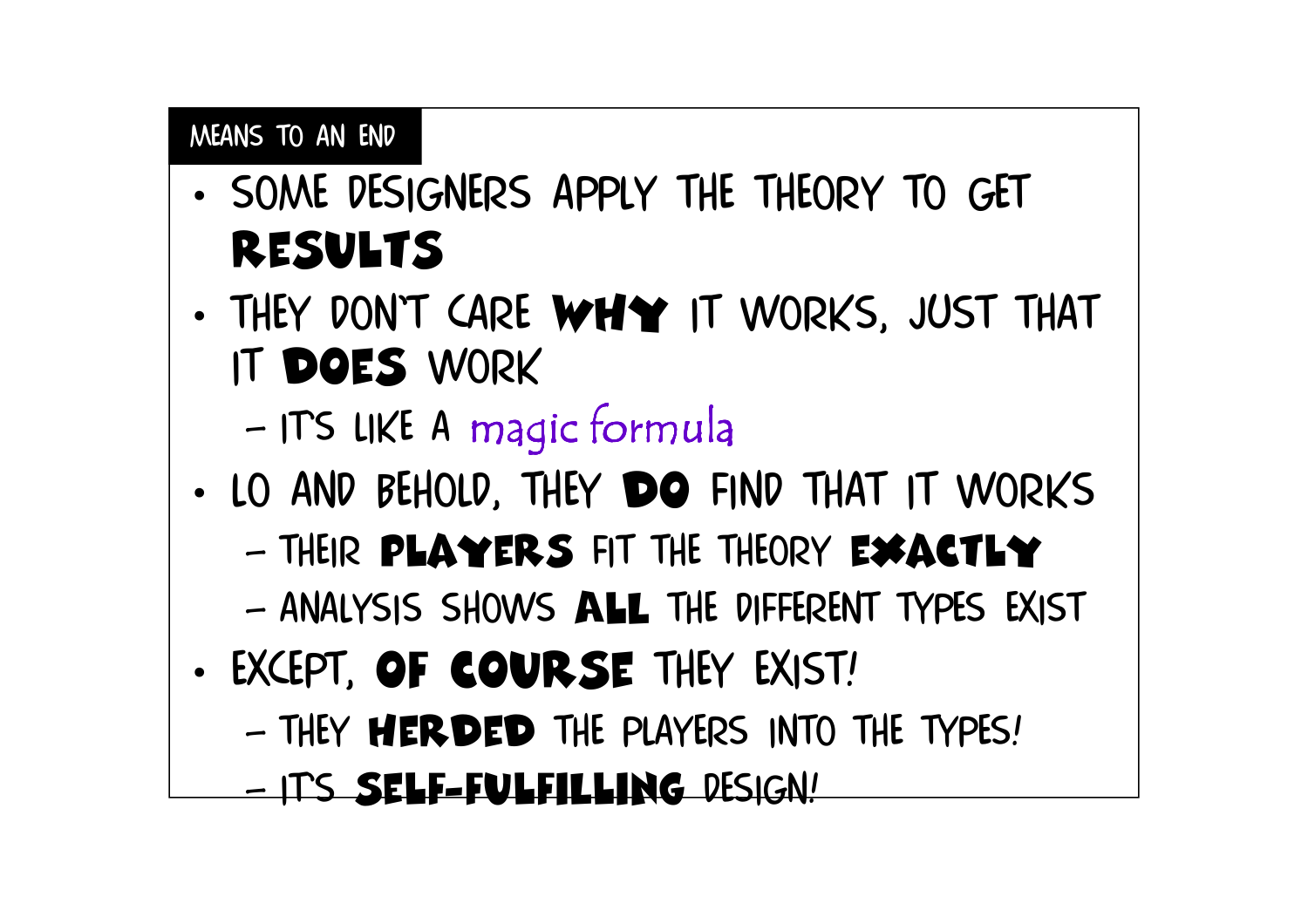#### Beyond limits

–

- •SOME PEOPLE KNOWINGLY APPLY THE THEORY BEYOND ITS LIMITS
- •THEY SEE AN ANALOGY BETWEEN WHAT they're doing and what the theory says
	- "hey, these guys think like achievers. Hmm..."
- •. SOMETIMES, THIS DOES SEEM TO BE USEFUL

– I've seen the theory helpfully applied to regular games, web site design, edutainment, ...

•Even, weirdly, neuro-linguistic programming

•THE DANGER IS IF YOU COME TO TREAT analogy as if it were identity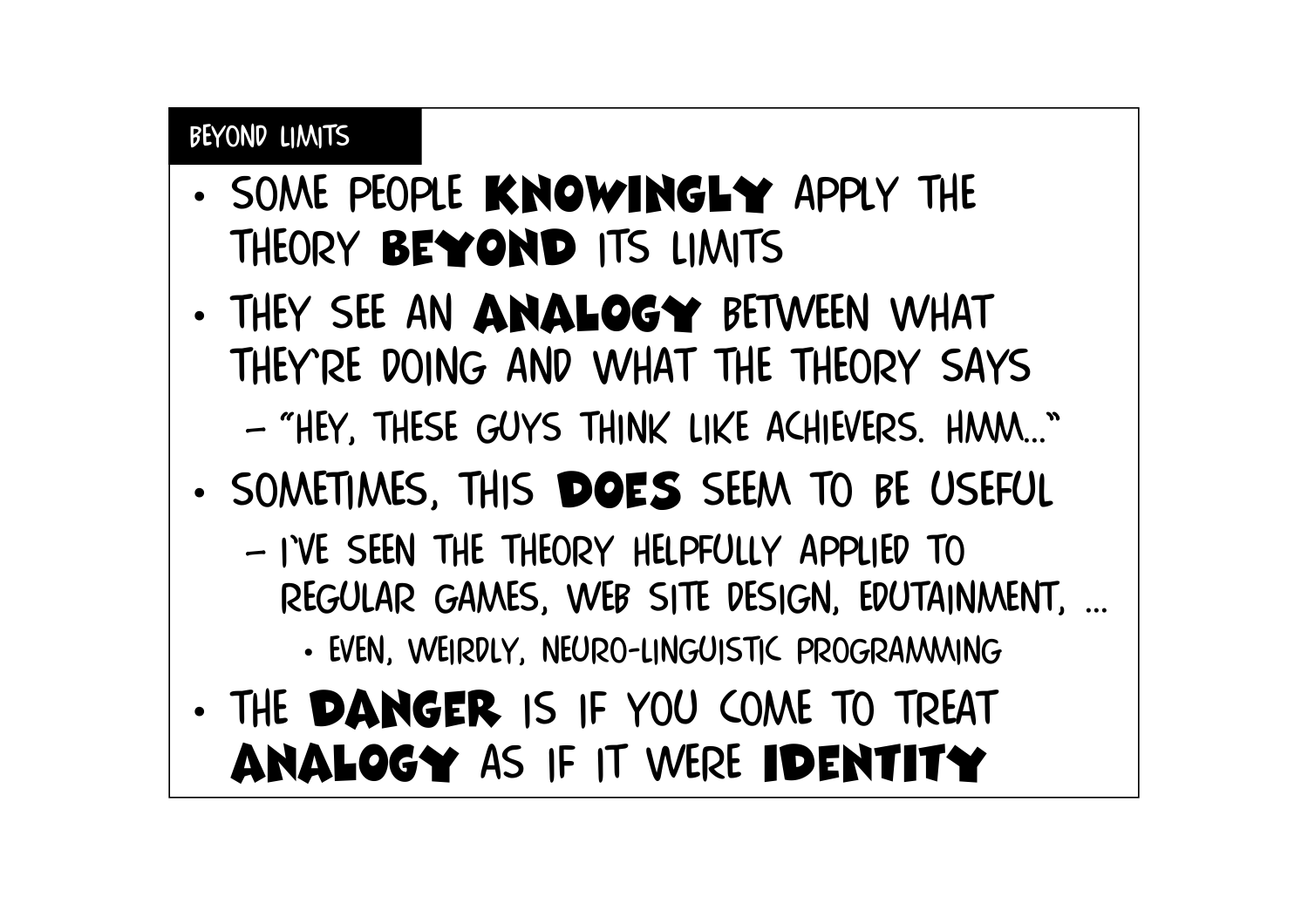## **BANDWAGON**

- •OTHER PEOPLE APPLY THE THEORY FROM ONLY A superficial, bullet-point read of it –FOR THEM, IT'S A **BANDWAGON**
- •WE SEE THIS WITH GAMIFICATION –GIVING ACHIEVER REWARDS TO EXPLORERS...
- •THE THEORY'S USE IN GAMIFICATION BEGAN as an analogy-style mapping
	- – "people play mmos for different reasons, so perhaps it works in gamification?"
- •SURE, BUT ADAPT IT TO FIT THE CONTEXT –DON'T USE A METAL PRESS TO CUT COOKIES!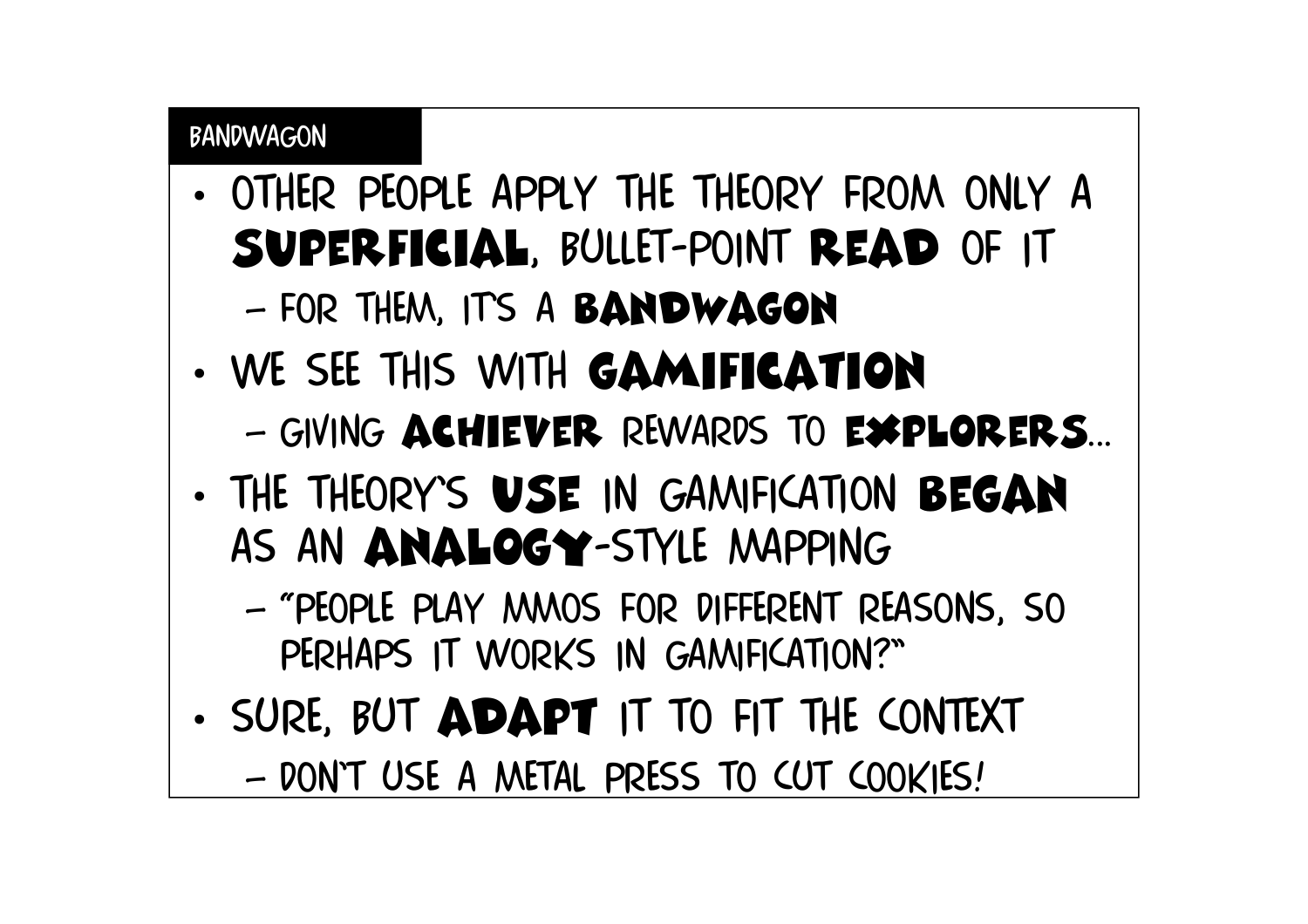## disproof

–

–

–

–

•

•

•

•SOME PEOPLE TRY TO BREAK THE THEORY

and get a beTter theory as a result

EXCEPT, THEY NEVER HIT THE TARGET

OF HAVING SHOT DEAD AN AGING<br>CLINSLINGED SHOLUD AT LEAST LEADN T

IF THE THEORY BREAKS, WE CAN FIND OUT WHY

"merchants! Role-players! Gold farmers!"

"You don't cover imMersion! Or girls!"

"My 12-student survey says otherwise!"

YOUNG GUNS WHO WANT THE REPUTATION

gunslinger should at least learn to aim

THIS IS FAIR ENOUGH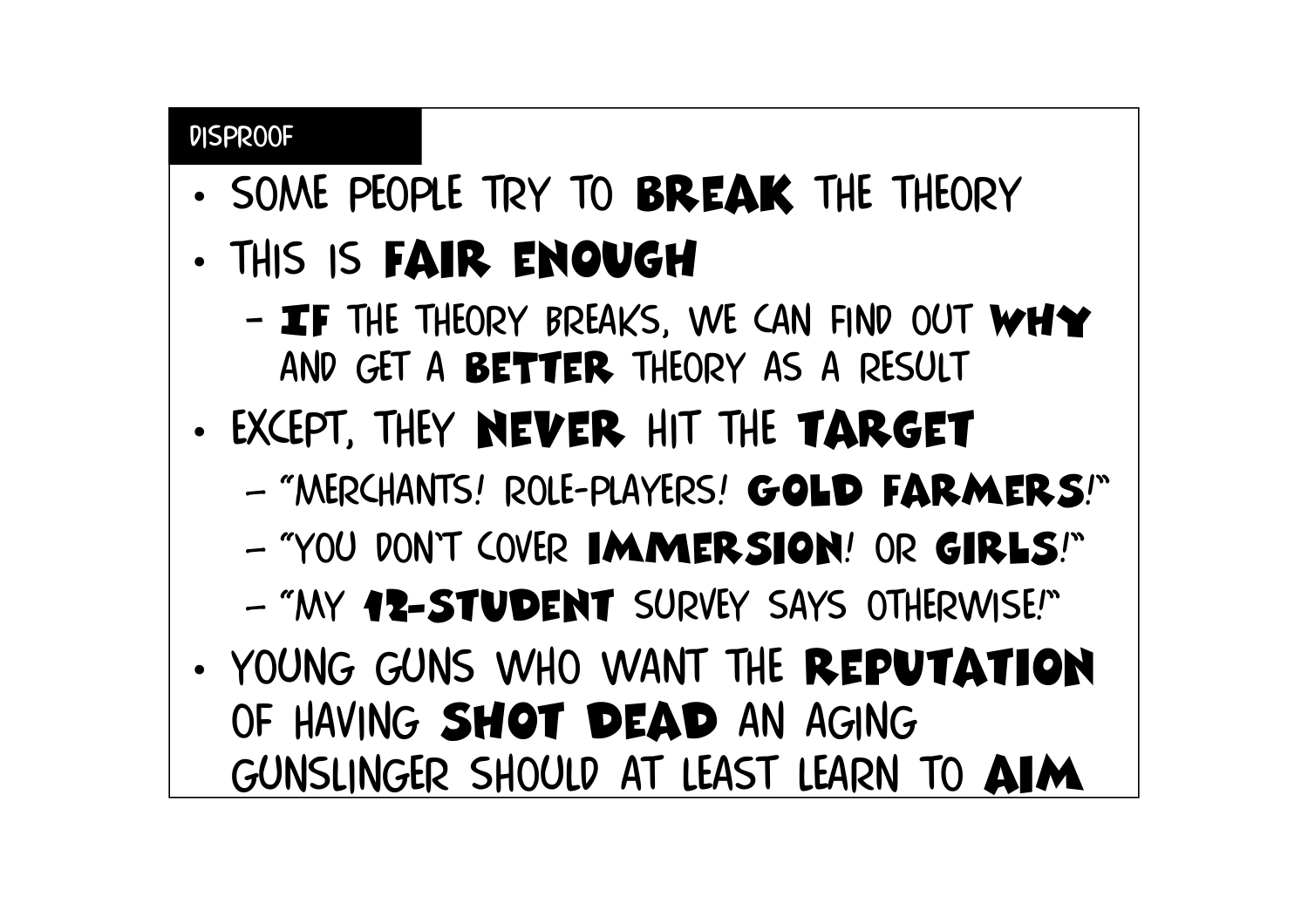## **DEMONSTRATION**

- • Interestingly, I can demonstrate the SECOND OF THESE MISUSES RIGHT NOW
- •I JUST DESCRIBED **FOUR** TYPES OF THEORY abuse that map onto the player types
	- –MEANS TO AN END: ACHIEVERS
	- –- Beyond Limits: Explorers
	- –BANDWAGON: SOCIALISERS
	- –DISPROOF: KILLERS
- •It is indeed interesting, but it's wrong
- •I KNOW ITS WRONG BECAUSE I DELIBERATELY<br>ONAITTED A FIETLE WIND OF MISCISE omitted a fifth kind of misuse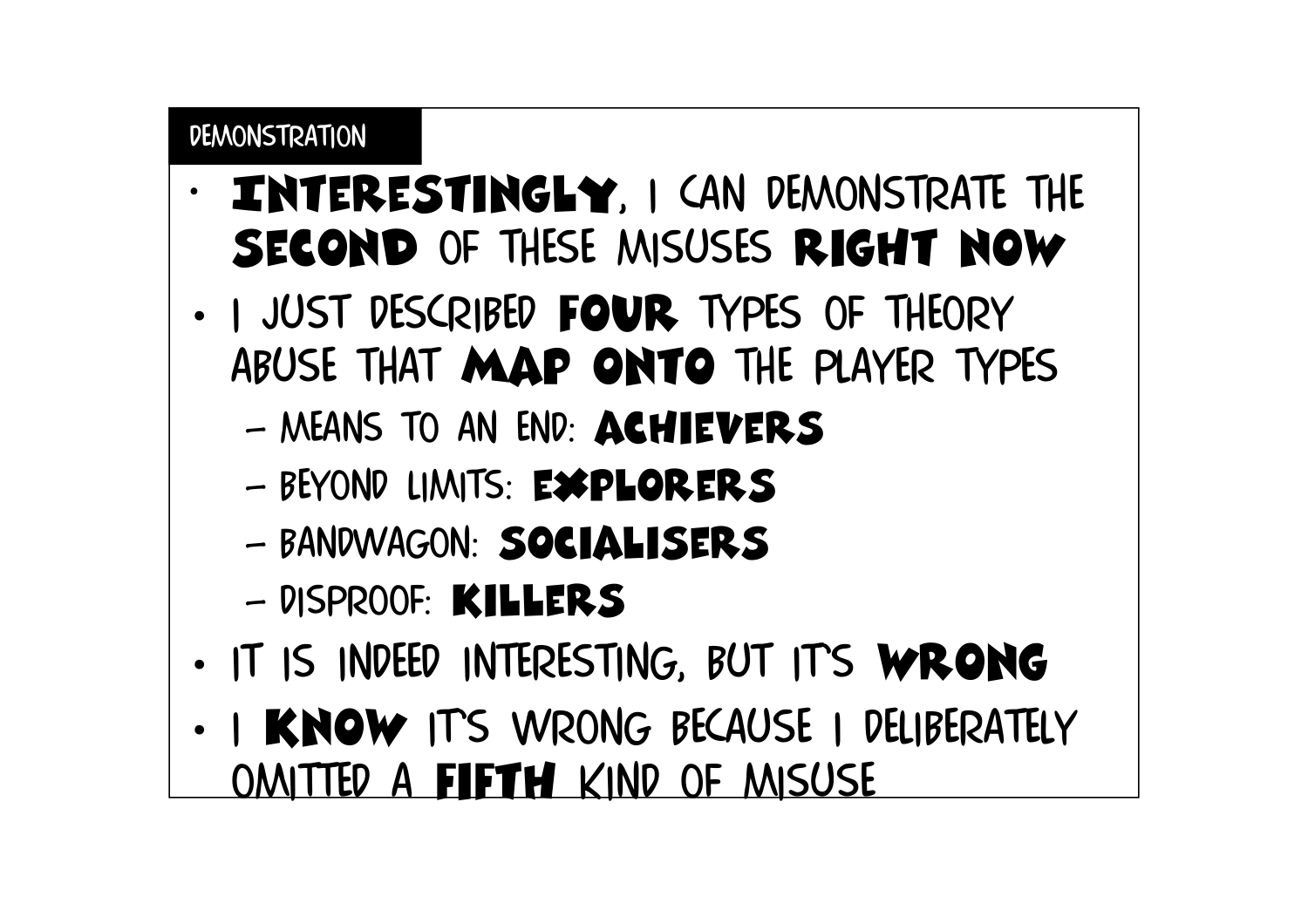## Meta-theory

- •SOME PEOPLE – USUALLY ACADEMICS – TRY TO RECONCILE PLAYER TYPES THEORY WITH AN existing pet theory
- •**QUIT** WITH TRYING TO MARRY IT UP WITH<br>MORER SURPLICES AND OTHER KING STUEE myers-briGgs and other jung stuff! – $-$  It doesn't fit!
- •THIS IS THE META-THEORY APPROACH
- •WORRYINGLY, THE PEOPLE WHO DO IT DO SO FOR ONE OF THE OTHER FOUR REASONS
	- –OR I GUESS AS A META-META THEORY, AND SO on *ad nauseum*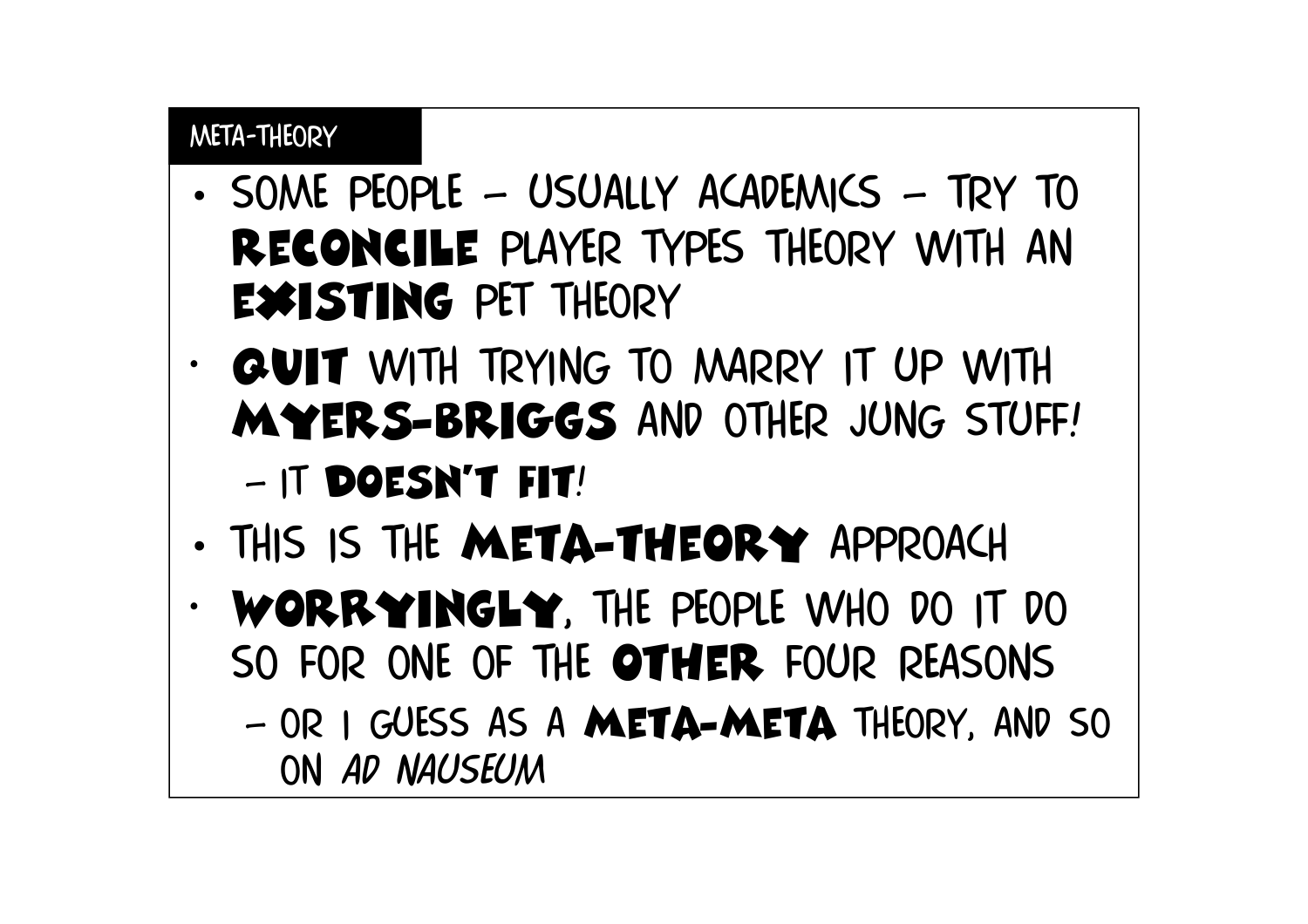## *Volte face*

- •I SAY THAT APPLYING THE THEORY BEYOND ITS<br>ROLINDS IS A MISTARE AND VET bounds is a mistake, and yet...
- •I HEARD A TALK IN MAGDEBURG IN 2009 BY a phd student, Monica Mayer
- SHE DESCRIBED A PSYCHOLOGY WANTS SHE DESCRIBED A PSYCHOLOGY WANTS/NEEDS<br>ADDDOACH TO ANALYSING **CAME DLAWED** approach to analysing game players
- RUNNING HER MODEL SHE GOT FOUR STABLE •TYPES CORRESPONDING EXACTLY TO MINE
- •SHE DIDN'T KNOW ABOUT VIRTUAL WORLD player type theory before this!

–She derived the types independently!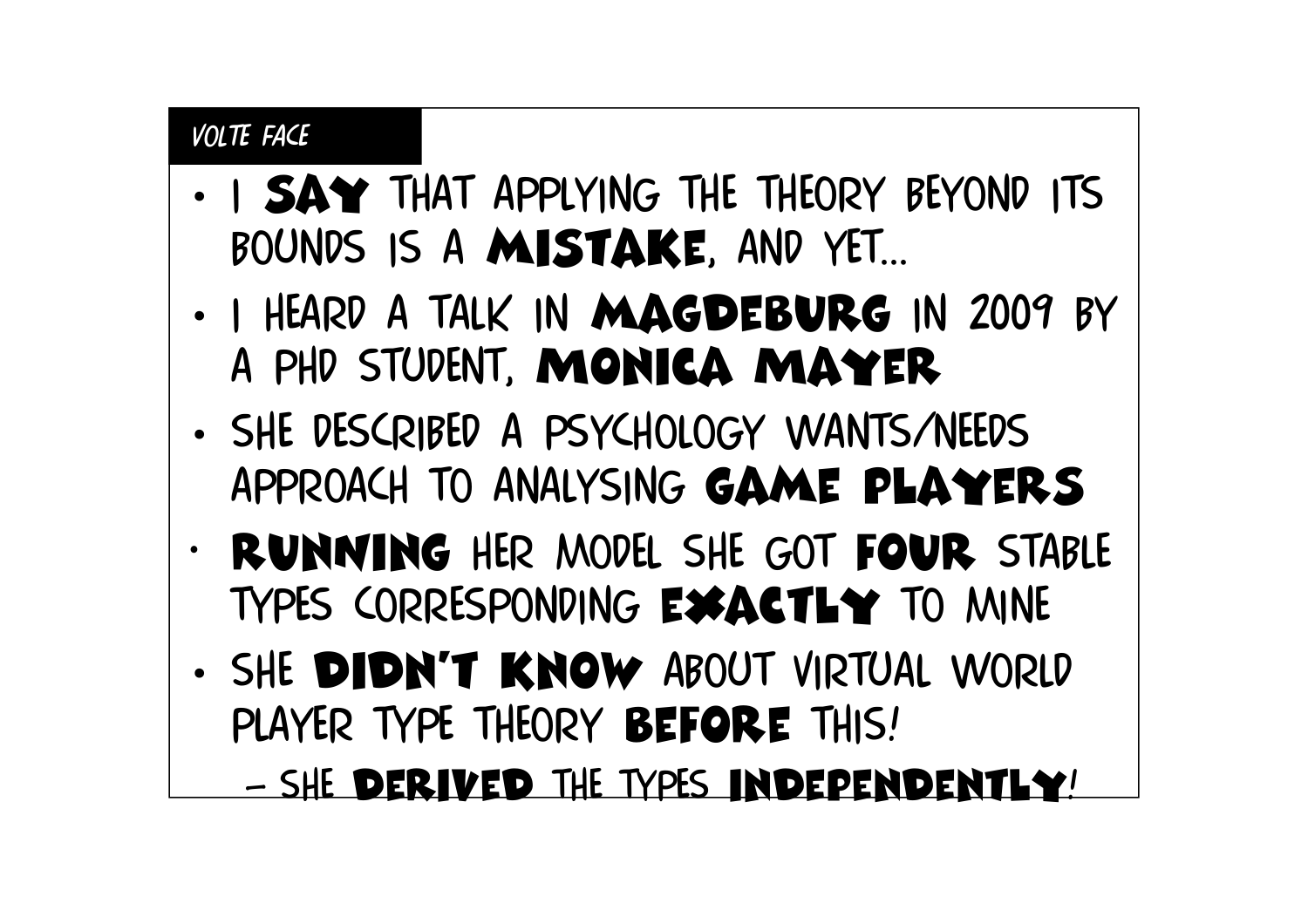## Pinch of salt

- •JUST BECAUSE I'M ALWAYS CAREFUL NOT TO<br>MAKE APPLICABILITY CLAIMS I CAN'T JUSTIFY make applicability claims i can't justify, that doesn't mean they're not true
	- –YOU CAN USE A **TENNIS RACQUET** TO CLEAR A<br>TENT OF RATS EVEN TUOUGH IT WASN'T TENT OF BATS EVEN THOUGH IT WASN'T DESIGNED FOR THAT PURPOSE
- •THERE **IS** MORE TO THIS PLAYER TYPES THING than we currently know
- IHF SAMF CAN BF SAID FOR THE SAME CAN BE SAID FOR ANY THEORY
- CONFFSSION: THIS TALK IS AROOF THEODY OF Confession: This talk is about theory use in general, not this particular theory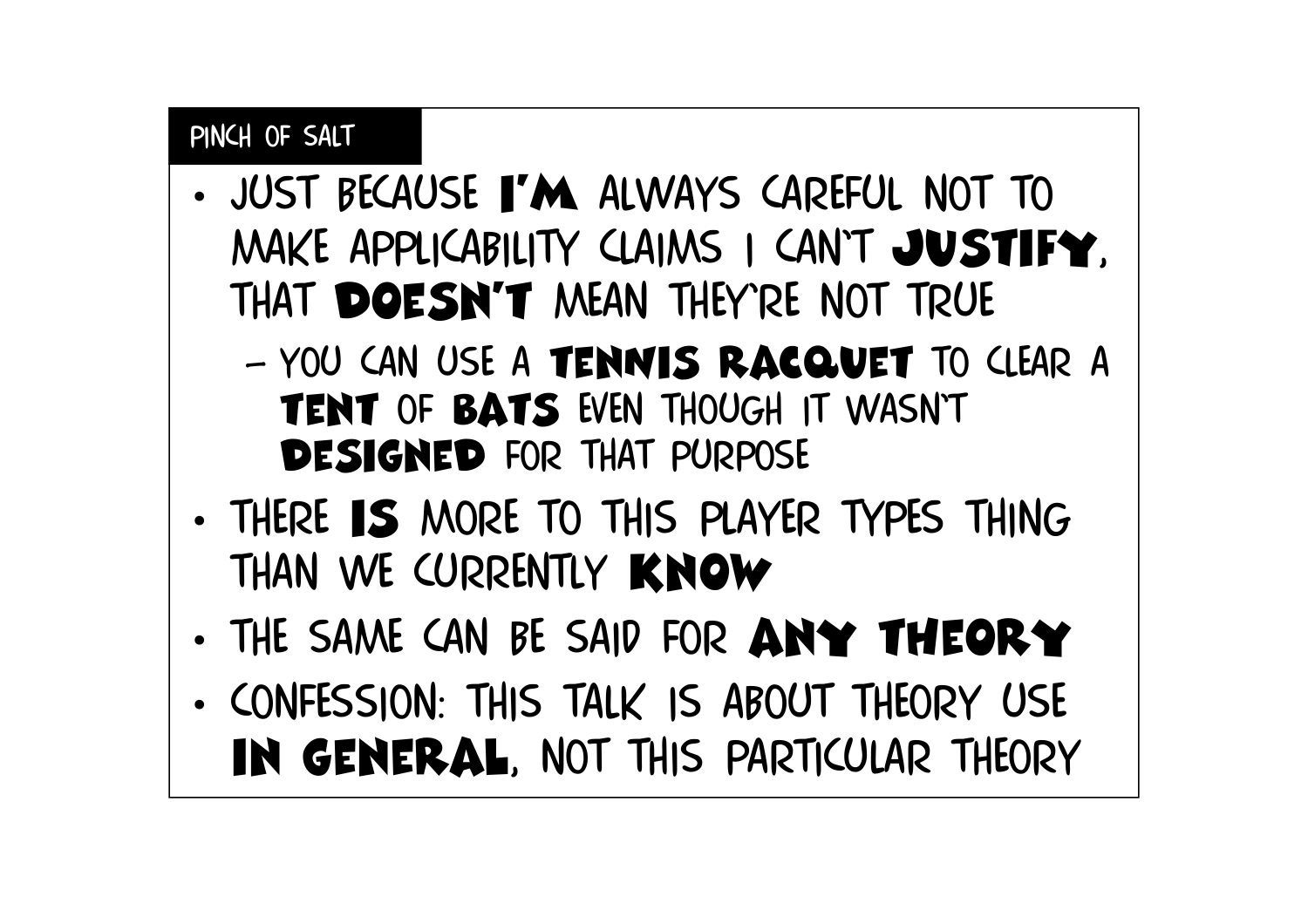## Multi.disciplinary

- •THIS CONFERENCE IS MULTIdisciplinary
- YOU (AN F**ykdf** YOU CAN EXPECT TO COME ACROSS IDEAS THAT ARE NEW TO YOU BUT ACCEPTED AS canon elsewhere
- •YOU MAY BE TEMPTED TO ENFORCE, EXTEND, apply, break or subsume those ideas
- •THIS IS ALL GOOD!
	- –BUT ITS ONLY GOOD IF YOU UNDERSTAND the ideas, though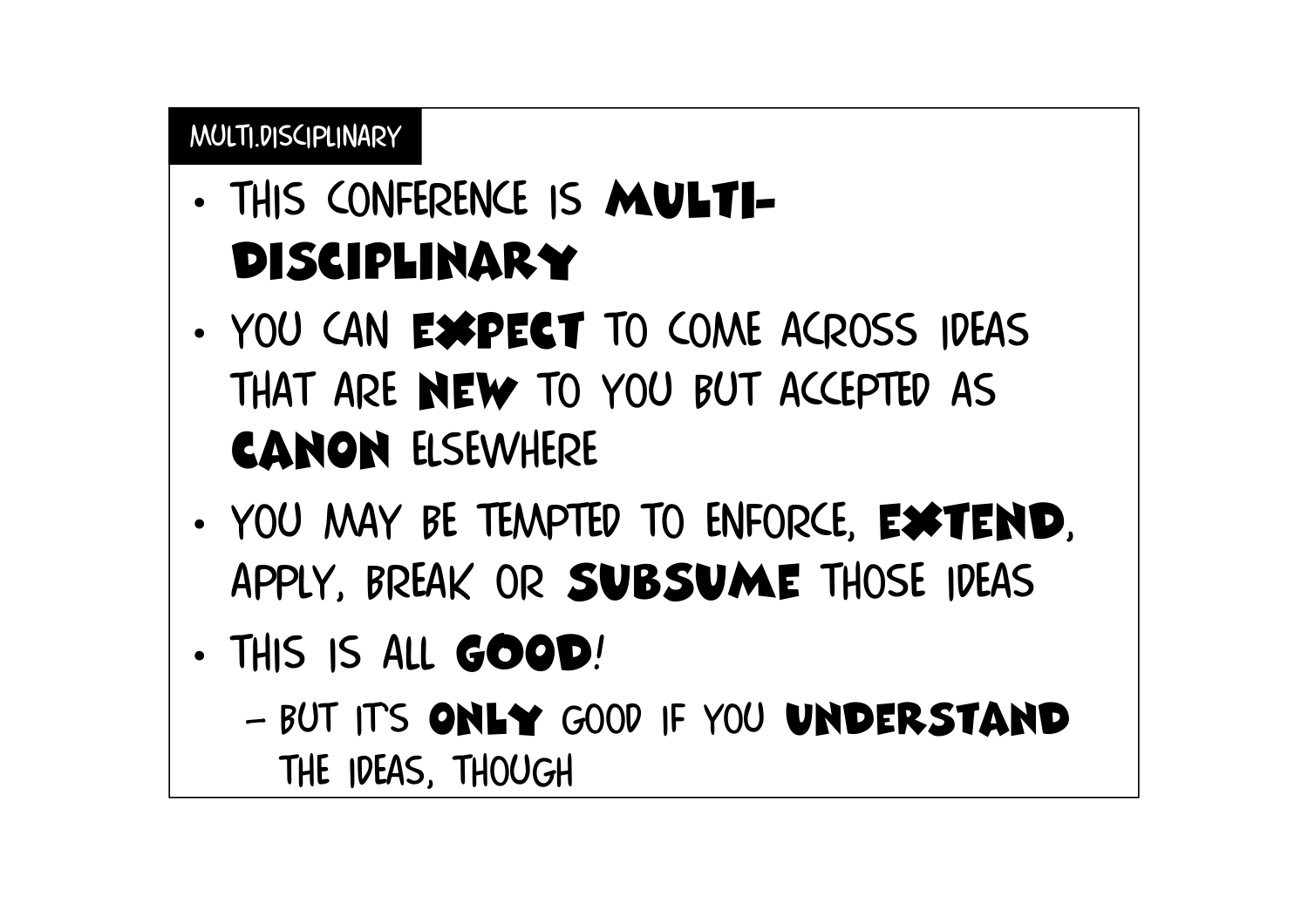## General advice

- •FOR ANY THEORY, TO USE IT YOU SHOULD understand it
	- –YOU NEED TO KNOW WHY ITS SUPPOSED TO **WORK**
- •IF YOU FIND HOLES BUT DON'T UNDERSTAND the theory, how can you be sure they areholes?
- • If you do understand it, you can seek to fiLl those holes
- •THEN WE GET A BETTER THEORY  $-$  and the behavior of the and the value of  $\boldsymbol{A}$ More robust or more widely apPlicable